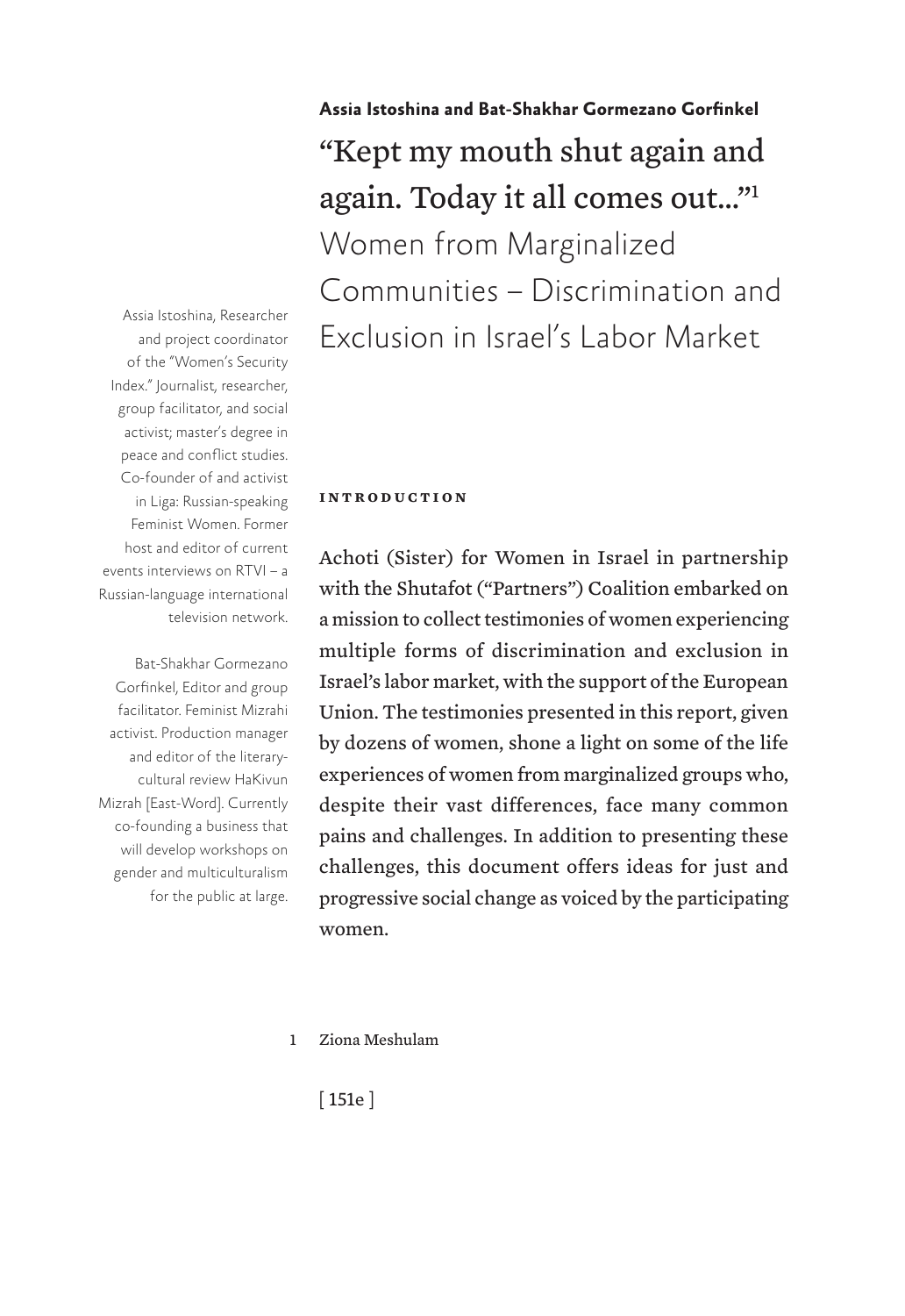We believe that every person has a right to financial security and decent work conditions, as well as dignity, safety, and independence. In recent years, the economic policy in Israel has been moving towards reduced regulation, increased privatization, precarious and insecure employment, wage gaps, degrading working conditions, and slashing of social benefits. As a result, the majority of Israelis in all gender, age, or ethnic groups, find themselves worse off in terms of work and financial security, but the more marginalized the person, the more s/he is affected. In addition to experiencing the effects of the general economic climate, these marginalized people encounter discrimination and few opportunities.

Those who belong to more than one marginalized community are hit the hardest. Women within marginalized groups are most affected, due to the intersection of racism, sexism, and various barriers and forms of discrimination. This report explores the issues that stand in the way of the full financial and employment security of women from a number of such communities – Ethiopian, Mizrahi, Palestinian, Bedouin, and Russian-speaking (all Israeli citizens).

Research and advocacy efforts on these issues are often focused either on racism towards a particular group or on sexism and gender discrimination in general. Both of these approaches ignore the effects of the intersectionality on the individuals and the groups harmed. We believe it is important to emphasize that the issues raised here create a "multiple-barrier" and need to be addressed simultaneously, with a more complex approach and interventions.

[ 152e ]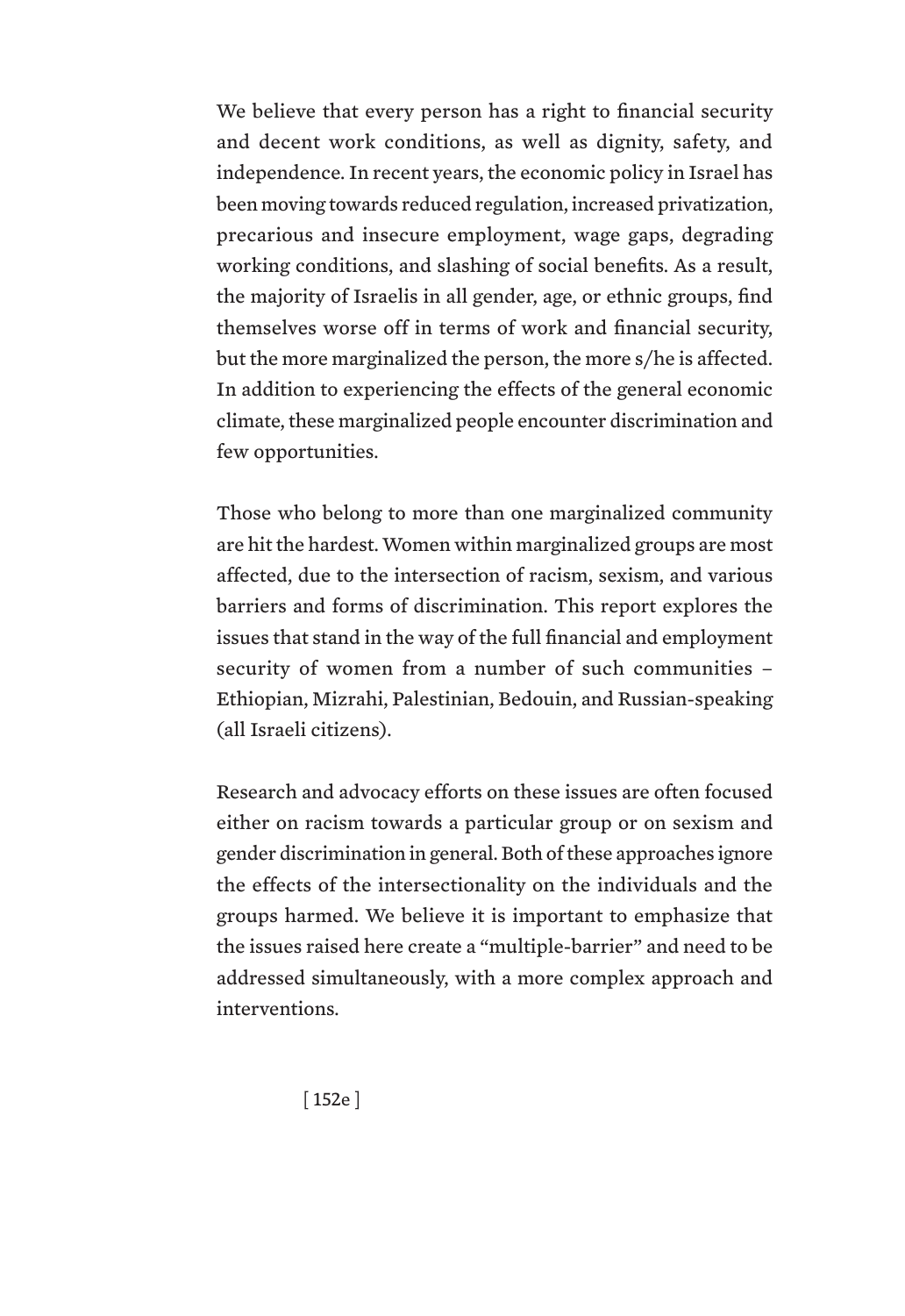Some of the issues we address, as became clear from the myriad testimonies, are shared by many women from all strata of society, such as the double burden of family and work, sexism and sexual harassment in the workplace, and tracking to "pink collar" or "women's professions." And yet women from marginalized communities often experience the barriers in a harsher, more complex manner due to a lack of resources, vulnerability, and stereotypes of women from particular communities. Some of the problems are shared by men and women of various origins who work in low status jobs – the lack of social benefits, low salaries, monotonous and physical labor, and a lack of professional development or promotion. But again, the likelihood of an Ethiopian-born woman, for example, finding herself in such a job is much higher than of an Israeli-born Jewish man. Some barriers are also particular to certain groups, such as Russian-speaking, Ethiopian-born, and Palestinian women finding it challenging to be accepted to the jobs listed for "native Hebrew speakers."

This research is based on a number of focus groups from the six communities mentioned above, and is limited in scope. There are many themes we were unable to address in this report to avoid having an overly long text. The findings are not meant to present a statistically valid portrait of reality, but rather to raise themes and issues that are relevant to women from these communities as they seek to achieve financial security, self-realization, and, dare we say, social justice.

What was most important to us, though, was to give readers the opportunity to hear the women describe their experiences in their own words.

[ 153e ]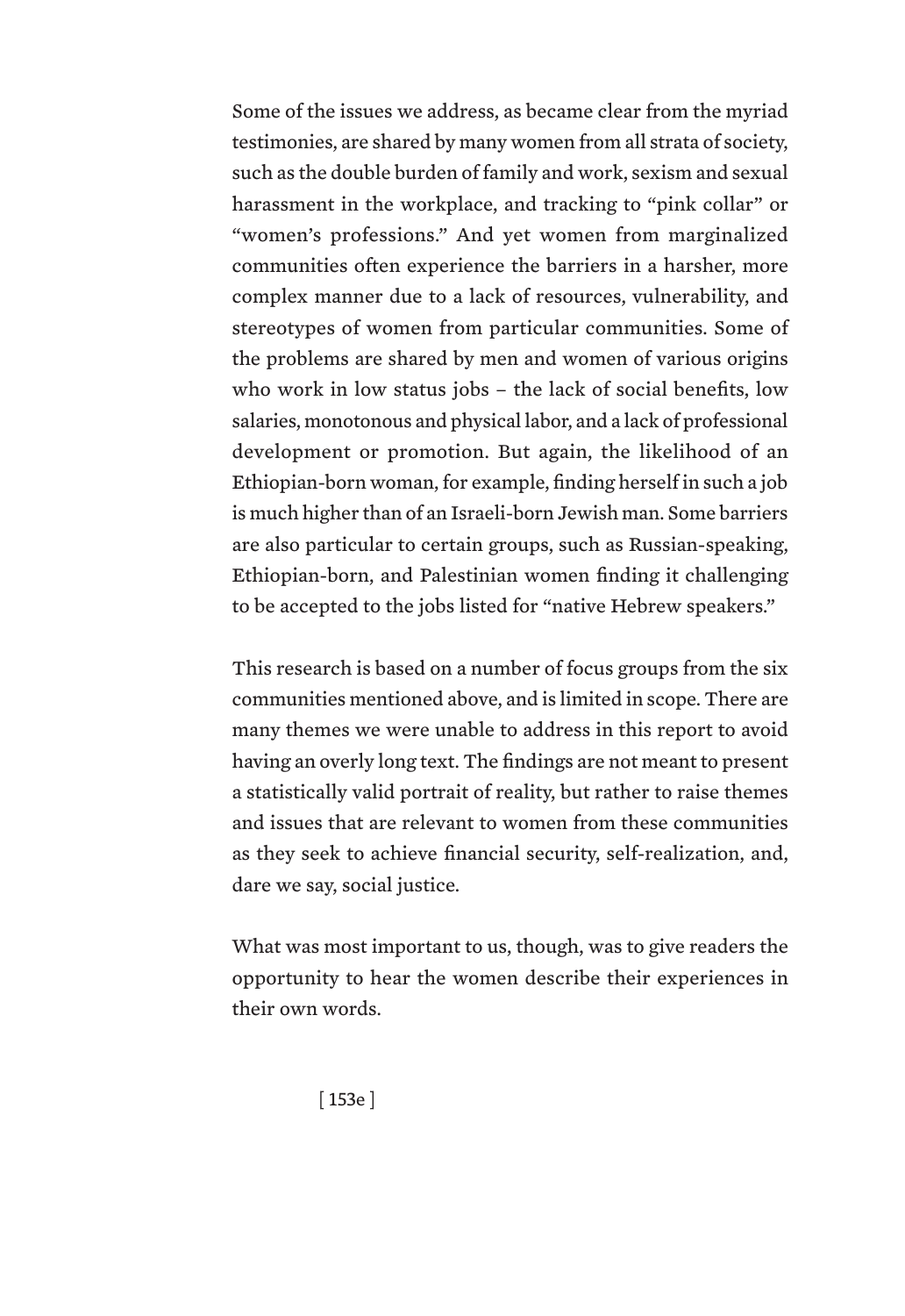Our goals are to describe and raise awareness to the racism and sexism that impede women from achieving economic security and dignified employment, and to describe specific practices that allow continuous, systemic prejudice and discrimination.

We also believe in the necessity of collective effort to change the existing situation in order to create a more egalitarian and safe society for everyone. This effort is particularly important as a way to bring together women (and men) from various backgrounds to achieve common goals.

This report is based on analyses of the transcripts from the focus groups led by six facilitators with women from the different marginalized communities we chose to focus on. Most sessions were conducted in the women's native tongue, in order to facilitate the safest and most comfortable setting for sharing the experiences of the women who participated.

### RACISM, SEXISM, DISCRIMINATION

We often use the words racism or sexism, but sometimes they remain rather abstract concepts. Our question is, how exactly are racism, sexism, and discrimination expressed in the field of employment.

**BARRIERS TO HIGHER WAGES, job security, and status**

Even at the starting point, women belonging to minority groups have less chance of achieving higher wages, economic security,

[ 154e ]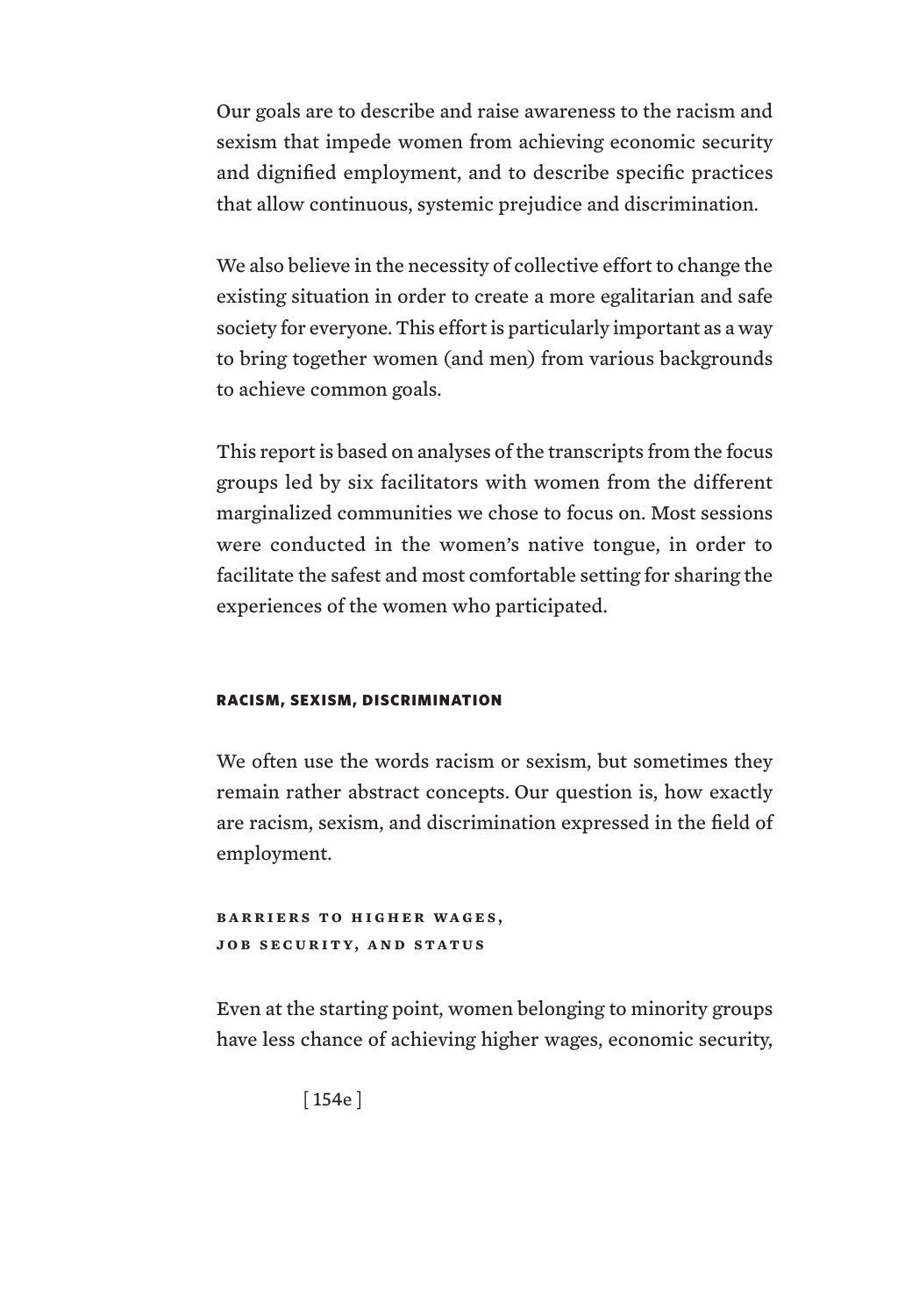job opportunities, or the status and respect associated with one's work. Their gender, accent, skin color, country of origin, looks, ethnicity, and/or religion are often seen as inferior and undeserving. Moreover, in some cases the women can be perceived as threatening, such as those wearing a hijab, which significantly decreases the likelihood of their being hired. Potential employers or colleagues often abuse their power and block their way. These women are less likely to be accepted to a job than Ashkenazi men, less likely to be promoted, they often receive a lower salary for the same job or worse job conditions. It is often assumed that they are capable of working only "in their own sector," not with other people from other communities. Racism is also expressed on the state level, e.g., the lack of (or limited) public transportation in Palestinian villages blocks women's access to places of work and study.

These practices not only limit the income, security, and status that women can achieve; their very sense of self-worth is undermined by such daily experiences. The message the women get from society is that they do not deserve more because of who they supposedly are, rather than pinpointing the inherent racism and sexism of the state systems.

In spite of various barriers, many women manage to obtain academic degrees, find a fulfilling job, and achieve financial stability, but it often means greater sacrifices and many years of strenuous effort. As one participant put it, "We need to talk about racism and sexism even if it sounds depressing, because understanding all the barriers we overcame makes us really appreciate what we have achieved."

[ 155e ]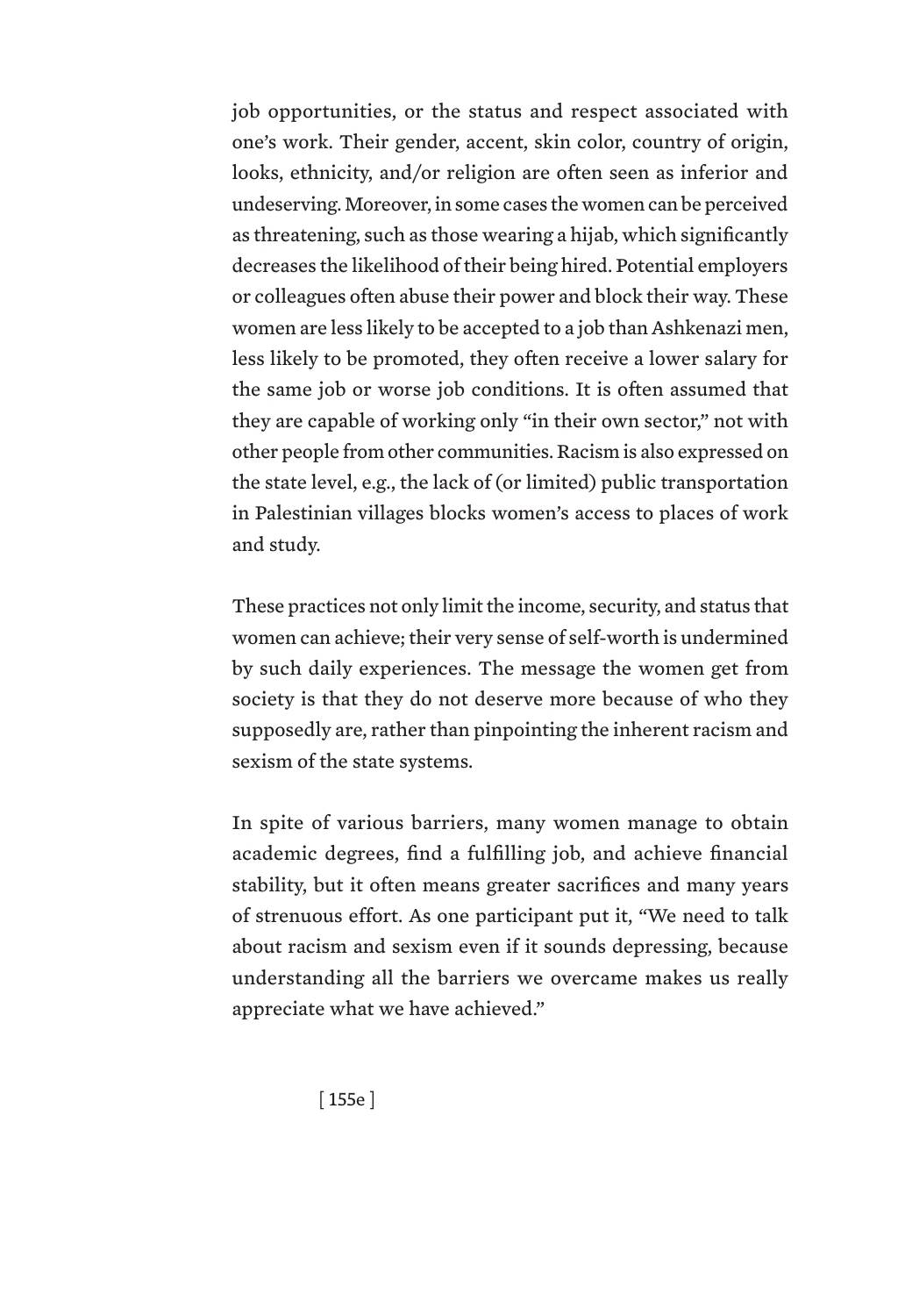*Women are required to change how they tied their headdress, if you noticed, like this, toward the back, especially when there were problems in Jerusalem. The manager of the supermarket delicately asked the women to change how they dress so the customers won't notice they're Arab, especially the ones at the cashiers.*

*I moved up in the job from stock to cashier to supervisor, then one day the boss called me over and asked me to wear a white or colorful hijab, but not black, and also to tie it up like the settler women. I don't have a problem with the color, but according to religion, the chest and neck have to be covered. I felt as if he wanted me to undress. I'm 45 years old, and have never shown my neck or chest. I didn't agree to it, and found myself no longer a supervisor or cashier, but sent back to the storeroom to restock the shelves. (Na'am: Palestinian women)*

*I worked at a meat restaurant for which the military paid me a grant. During that period, things were very good. So I continued to work there, but he [the manager] wanted me to work for minimum wage. I worked there for a year, and then someone else started working there and was paid a high salary. I argued with him, I told him it was illegal. I told him that all the dark-skinned people were getting less than she was. He said I was crass and it would cost me, but I left. [Women's Courtyard, women of Ethiopian origin]*

*I work in social services, and when I'm offered a job, it's always with "Russian projects." As if I can't run general* 

[ 156e ]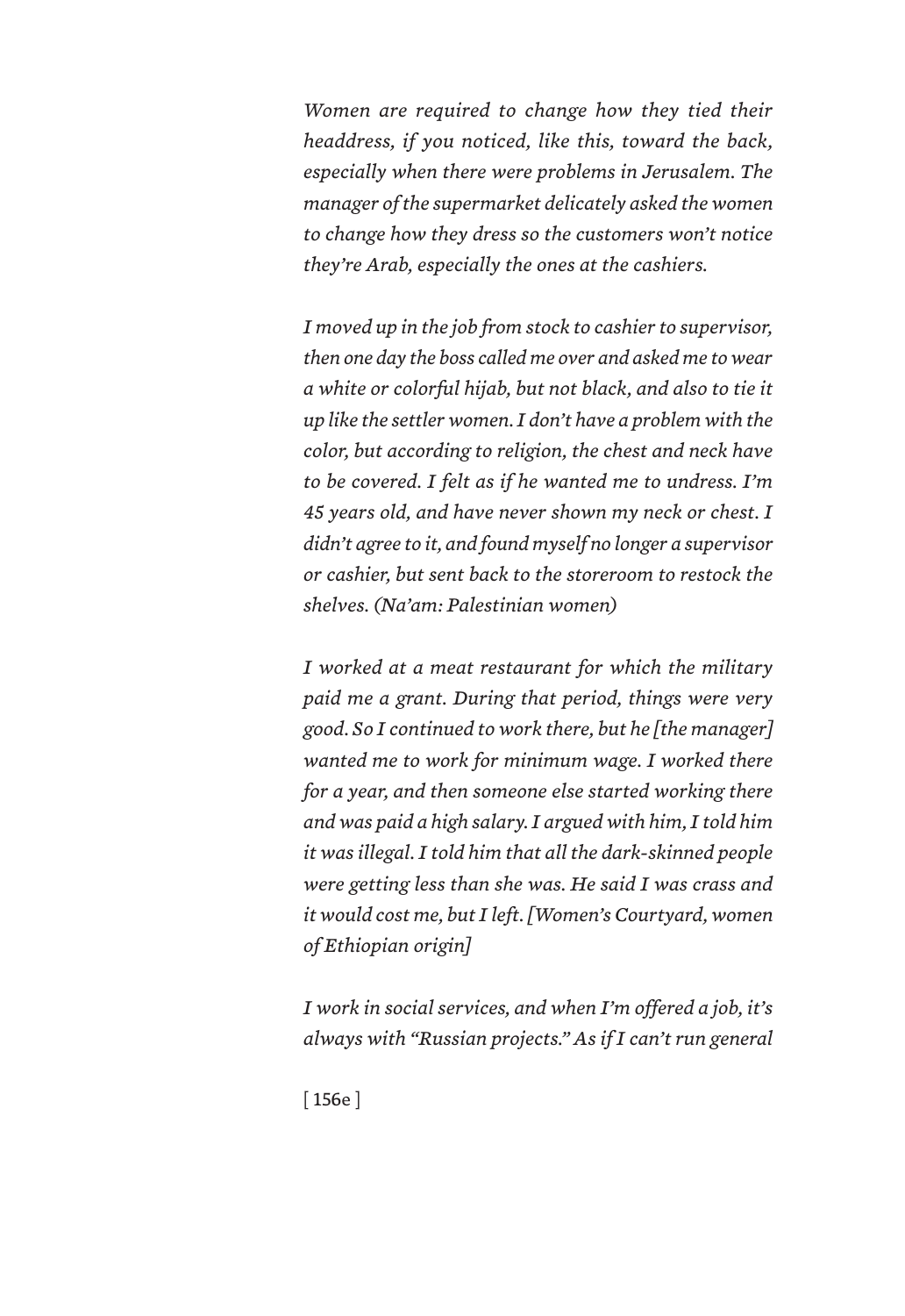*projects, which are kept for Israelis who were born here, mostly Ashkenazim. And I'm in Israel almost thirty years. [Liga: Russian-speaking women]*

*The color of our skin here – everything black is considered bad. "I saw black" [=things looked bleak], "black work" [=illegal work]. We always have to prove ourselves a little more, and always keep up. It's exhausting. They doubt our identity, deny our Jewishness. [Ehete: women of Ethiopian origin]*

### **haslala — tracking**

Even before they enter the labor market, many women from some minority groups are routinely tracked to the lowest level jobs – hard, tedious physical labor with no potential for career development, low pay, often lacking the most basic rights and social benefits – such as cleaners, kindergarten assistants, caregivers for the elderly, etc. At best, it would be some kind of "pink collar jobs," such as telemarketing or a secretarial position.

It begins in schools (for those who studied in Israel), and often continues all the way through women's working history. For example, when the state creates training courses for Palestinian and Bedouin women, it is often limited to such options as cosmetic treatments or "the art of tying a headscarf."

Bedouin women report that despite achieving a higher education they are not able to find suitable employment in their geographic area. Immigrants from the former Soviet Union, an especially high percentage of whom hold university degrees and have professional

[ 157e ]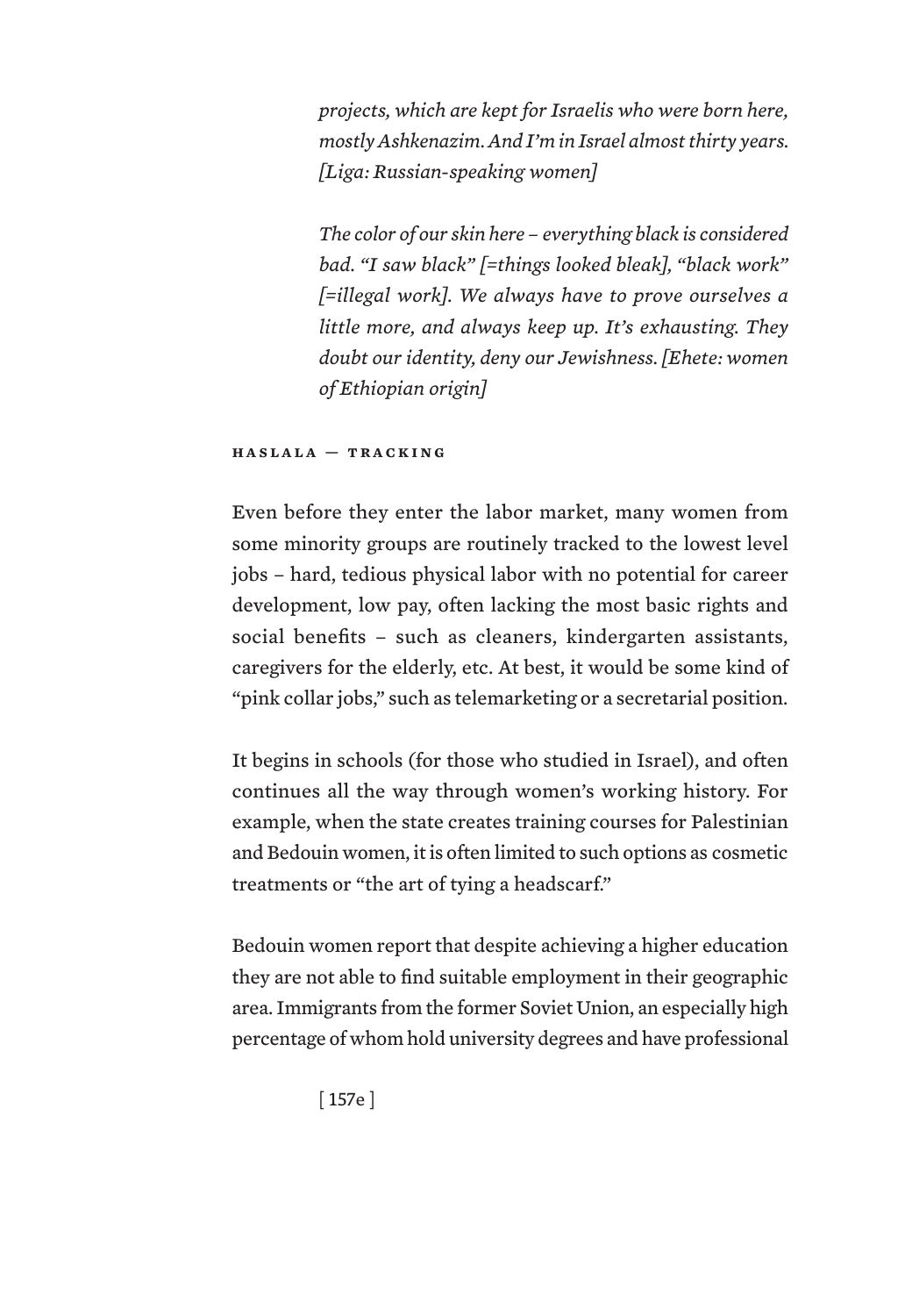experience in their countries of origin, are unable to find relevant jobs and have to settle for the most difficult and unrewarding jobs such as cleaning through employment contractors. Even secretarial jobs are often not an option, as the wanted ads state that the employers are seeking "native Hebrew speakers." This is especially true for many women who immigrated to Israel as adults.

Palestinian women who do want an academic degree are often tracked to teaching jobs. It closes off other career paths and creates a surplus of teachers, who are often unable to find a job opening in their area, and the Jewish school system, despite suffering a severe lack of teachers, refuses to hire them.

Employment is often presented as a way for women (especially from marginalized communities) to achieve financial independence, self-respect, realization of her potential, etc. But while striving to increase women's employment, we need to ensure not only that the women get a job, any job, but that the conditions under which these women are working are decent. Government agencies tend to pride themselves on increased employment rates, while a closer look at these previously highly unemployed sectors shows that many of these jobs are part-time, with abusive working conditions. On the other hand, sometimes the situation of women is so dire that even the most degrading job with the lowest pay is better than nothing at all. Some Palestinian women mentioned that having no money of their own makes them completely dependent on their husbands, which can lead to abuse and violence. In that case, having even a little money gives them a little more power in the domestic relationship. Similar sentiments were voiced by some of the single mothers from various backgrounds - dignity becomes secondary to sheer survival for her and her children.

[ 158e ]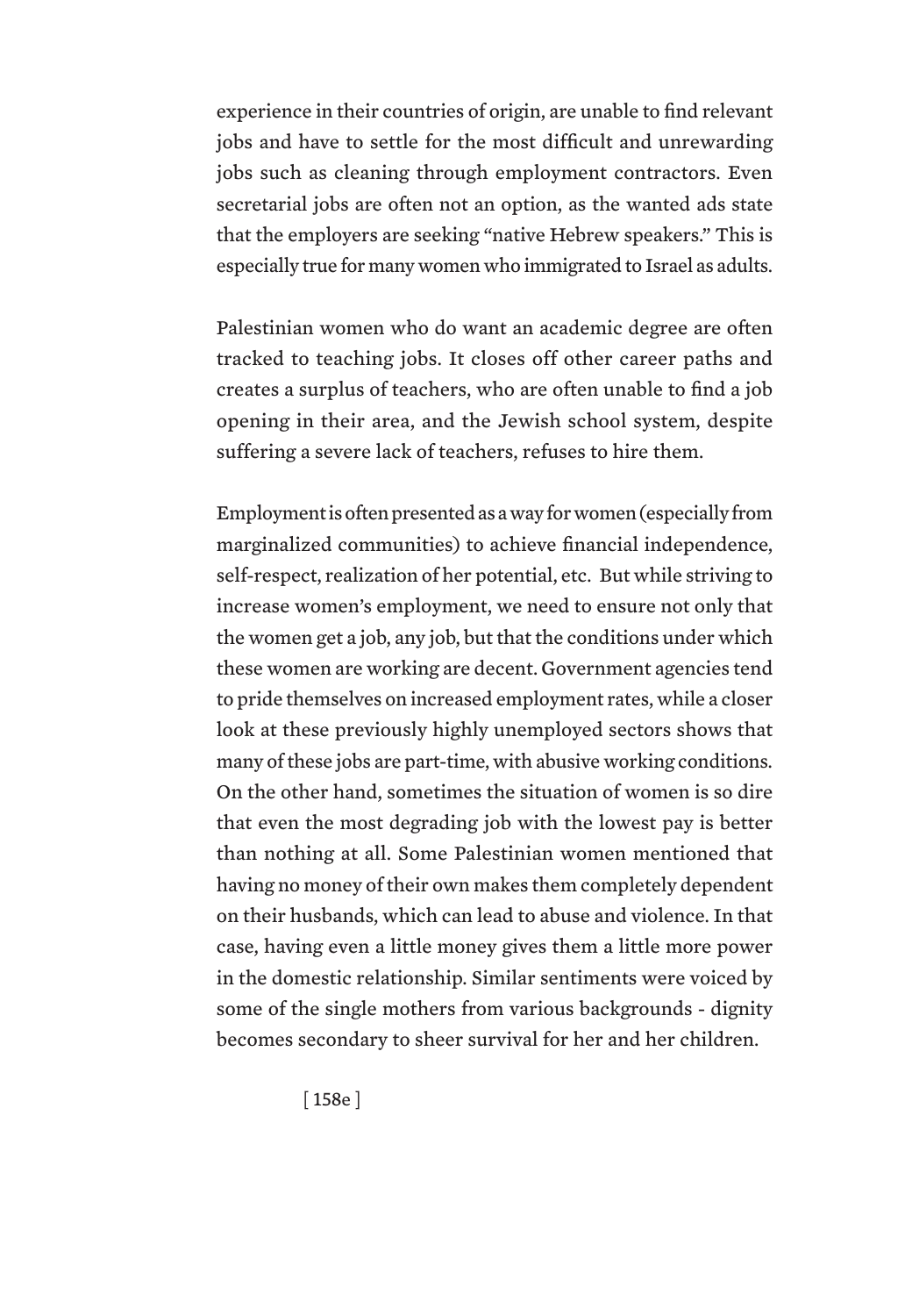*I work in a large supermarket with many branches as a Tnuva food salesperson. I studied special education and did a sewing course (because I love to sew). I applied several times for a job in my field of study, special education, but was always rejected, never accepted. [Amerat of the Desert: Bedouin women]*

*I don't have a job right now. I worked in factories and cleaning. I tried to work, but I myself see that I'm better qualified for work in other places. And the problem is that Arab women – they have them cleaning bathrooms. The Employment Office forces those who sign in to work in specific jobs. I passed a course in business management, but unfortunately, it was like "ink on paper" and didn't help, though they promised [help] in setting up a business and being mentored. I matriculated, I worked as an assistant teacher in a kindergarten, and I worked as an assistant teacher for first to sixth grades [Amerat of the Desert: Bedouin women]*

*Forget it, they fire me every year, switch people around, go there, come here. This summer I went to the municipality to sign up again to be placed in a preschool. They told me they need assistant teachers, but for the Jewish preschools. I said, no problem, I speak Hebrew very well. They said no! We don't mix, each sector has its assistant teachers! So what if we have too many assistant teachers and the preschools in the Jewish neighborhoods don't have enough – you still prefer not to give us a job? That's the law they say. What law? Where is that law? [Na'am: Palestinian women]*

[ 159e ]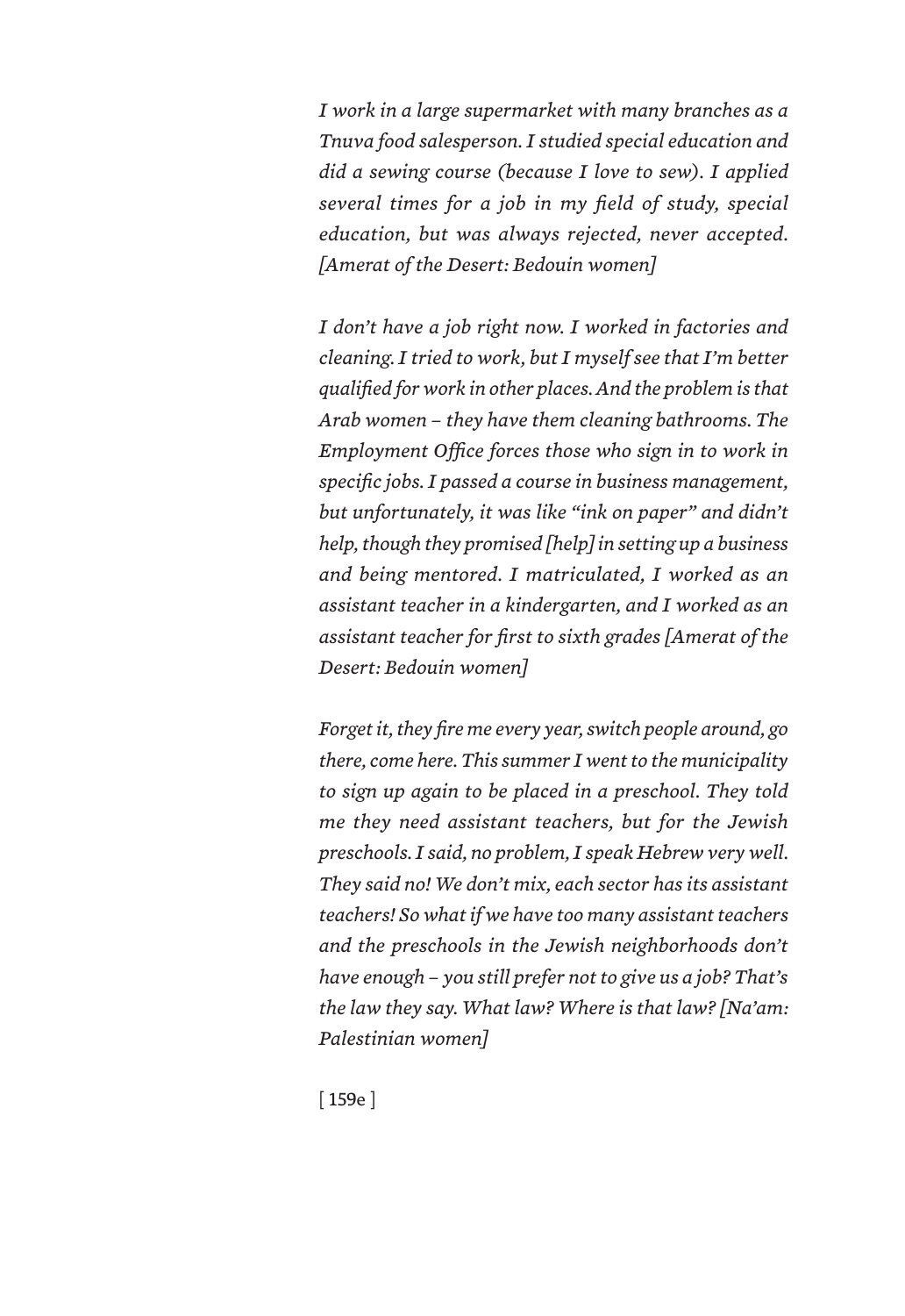### **sexual harassment**

Being a woman at a workplace often means being exposed to sexual harassment. Many women of all backgrounds encounter sexual harassment at work. But for women from marginalized communities, especially those living in poverty, this situation can be even more difficult. Since these women have less power, depend more on their particular job, and have fewer alternative options, they are viewed as easier prey by men in their workplaces, and find it more difficult to protect themselves. Many choose to remain silent and avoid bringing the issue up in the workplace, out of fear of making the situation worse. Russian speaking women are hit particularly hard, as the prevalent stereotypes regarding their sexuality create situations where just mentioning that you immigrated from the Former Soviet Union immediately exposes you to sexual harassment. Those who are new to the country often do not know how to manage these situations – whether they can complain and to whom.

> *I'm a lawyer. I was brought to Israel when I was a little girl. I have no accent. Once, in a conversation with another lawyer, I mentioned that I'm Russian. He said to me, "Now I don't know how to treat you – like a lawyer or a whore." [Liga: Russian-speaking women]*

> *Lots of girls work in the supermarket, like Arab girls, from Lod and Ramle, and lots from East Jerusalem. The girls from East Jerusalem, from Shuafat and Beit Hanina, are the worst off. They have nothing else. They come on organized buses and have to stay until the very end. They also travel with those guys who harass them on the job*

[ 160e ]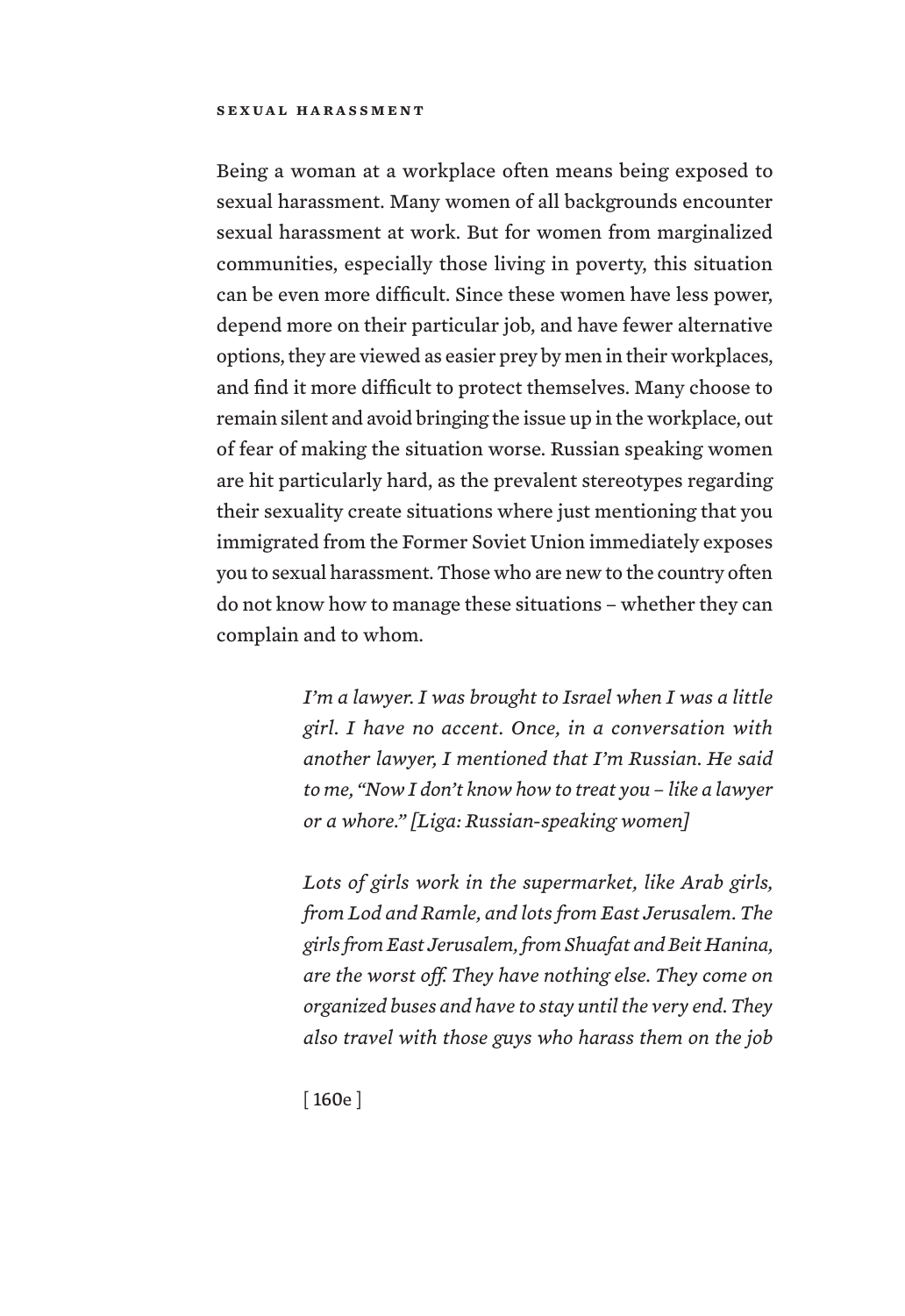*and the bus, but they have to work because there are no jobs in East Jerusalem, and they're learning Hebrew little by little. So in the beginning they work in the stockroom, and the shift manager abuses them, especially the new, young girls, but they keep their mouths shut. [Na'am: Palestinian women]*

*I'm 63 years old and immigrated two years ago from the Ukraine. I was an engineer there, but the only work I could find here at first was taking care of an 80 year old man. One day he suggested that I give him "sex services" and he'll consider it overtime. I refused and left, so he found a foreign worker, whose situation was apparently worse than mine. [Liga: Russian-speaking women]*

*Never mind what I experienced in my childhood – sexual assault, violent marriage, and divorce. Until the divorce, I ran away to a shelter… There were offers, but I learned how to avoid them, which is not at all trivial. If someone comes and says to my mother, who doesn't have food in the refrigerator, "Come, give it to me, and you'll have baskets [of food]," I don't judge her. These are manipulative men who know how to find your weak spot. [Achoti: Mizrahi women]*

*I kept my mouth shut again and again and again. Today it all comes out… In the story of my life, I erased my own humanity. And now I'm trying to see where I am. [Achoti: Mizrahi women]*

[ 161e ]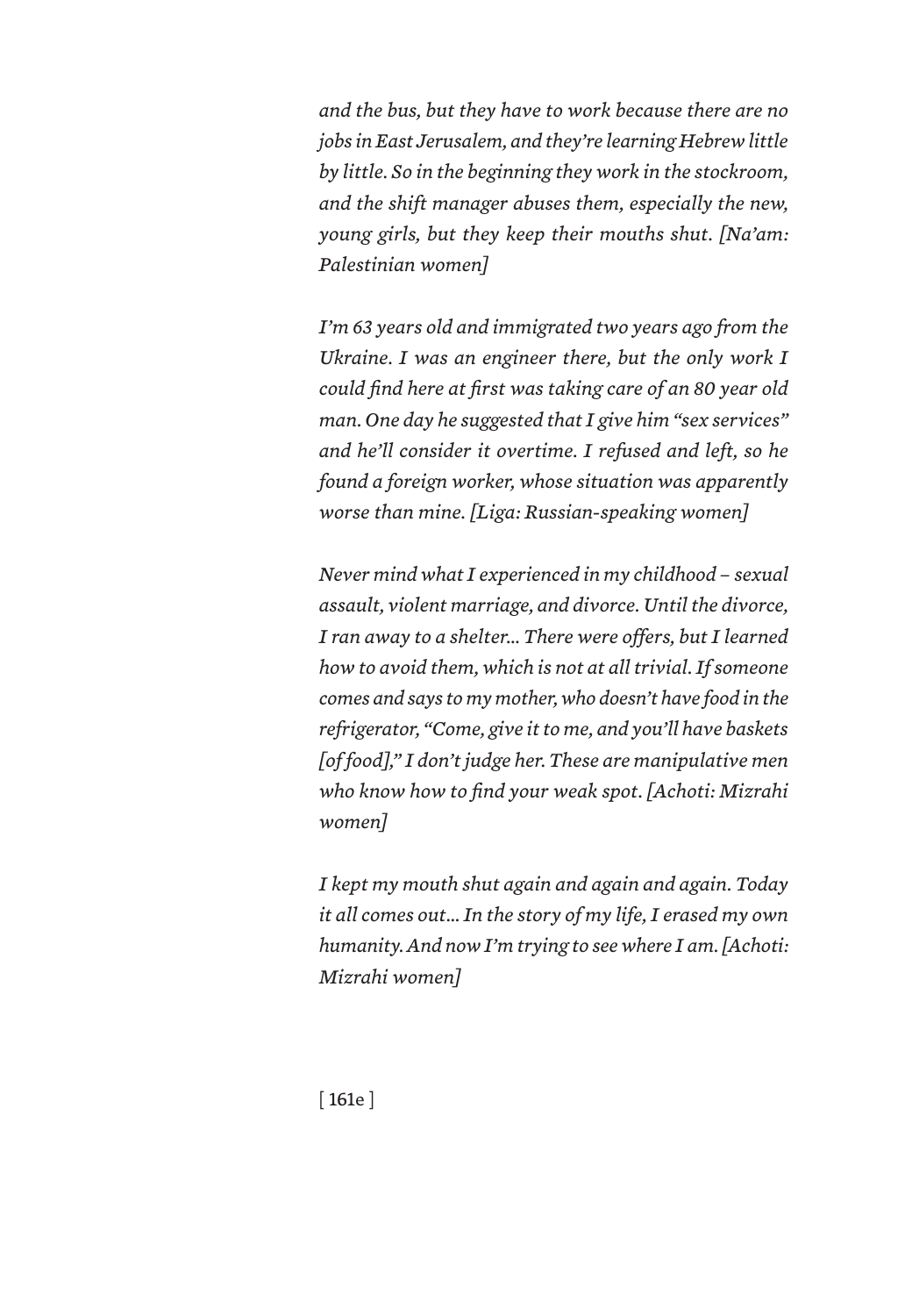Society overwhelmingly presents motherhood as the peak of a woman's life, a sacred vocation. But motherhood is not sufficiently protected by state policy and regulations. Child care and home responsibilities fall overwhelmingly on women. This has a significant effect on women's ability to work. It hinders women from marginalized communities even more. Working in jobs that don't have social benefits or sick leave means that women have no solution for a sick child. Low family income means that the option of having a babysitter is often not available, leaving women to give up work or choose a part-time job. The cost of childcare is often more than a woman's salary.

Some Bedouin women mention that there are no kindergartens for the children in the proximity of their home. Many from the former Soviet Union have no extended family in Israel and therefore cannot count on family support to help care for the children. Due to the lack of available public buildings, many Palestinian villages do not have state sponsored kindergartens, only private ones, which can be much more expensive and often have lower standards. Other villages and towns have kindergartens that close at 2 pm, thus forcing women to work at part-time jobs.

Another issue is the cultural expectation of the Palestinian women to stay home and take care of the children. After the children grow up, the woman begins to explore possibilities of employment, but she is starting her career at 35, with no previous work experience, which puts her at a disadvantage compared to women and men who begin to work in their twenties.

[ 162e ]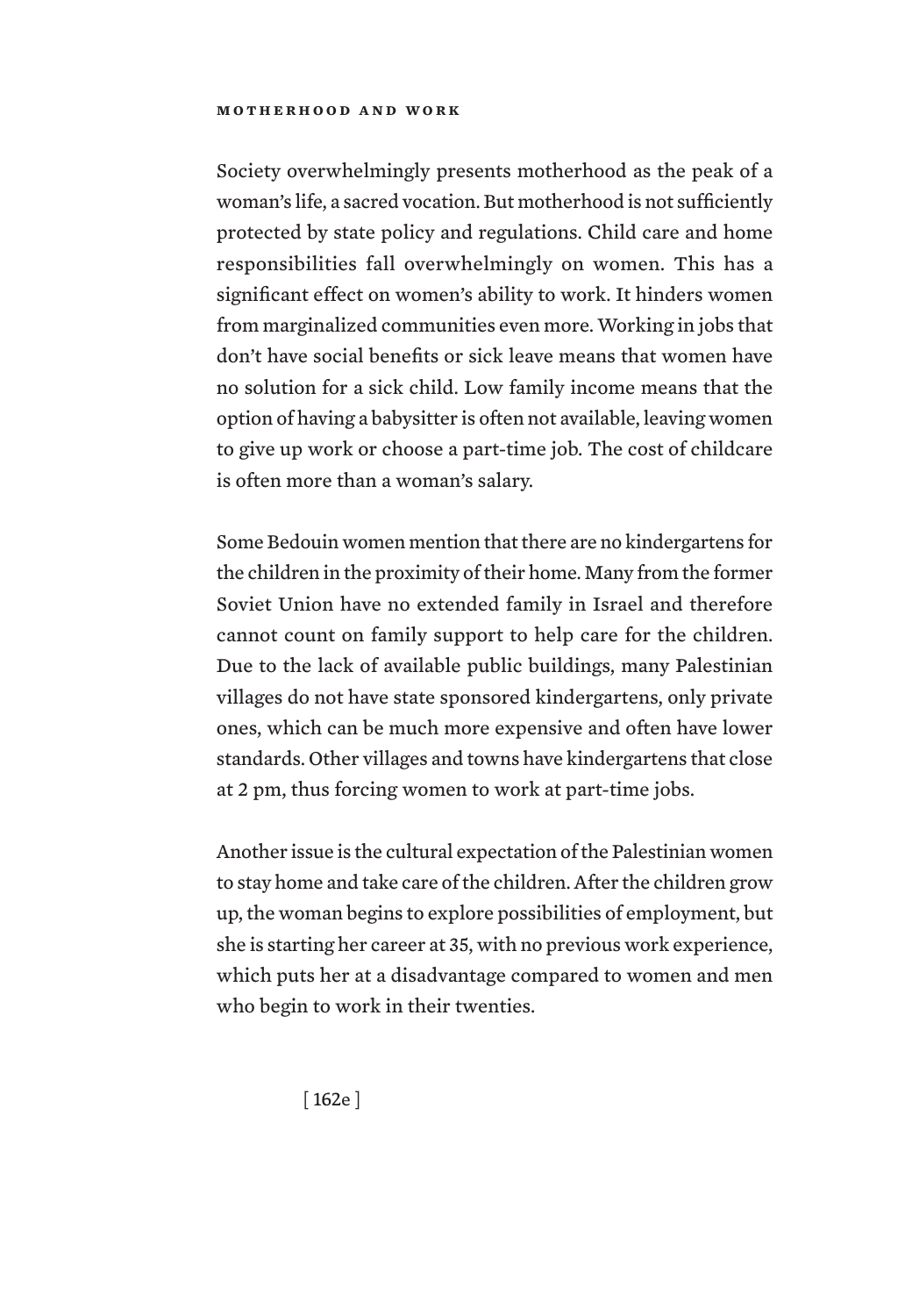On the other hand, many women (such as Mizrahi women) believe caring for the family is a vocation in itself and should be remunerated by the state. Taking care of children, cooking proper food, having a well-kept home often seem a more meaningful and dignified way to live than working a degrading job under appalling conditions.

> *Motherhood isn't paid work, so from the outset we get used to volunteering – and those around us became used to that and expect us to volunteer. Also, the salaries are lower, that's another expression of the fact that this is our natural place. [Achoti: Mizrahi women]*

> *The problem with finding a job is the hours. I have a baby and am unemployed. I looked for a job, and am still looking. But I have a problem: Who will take my son to preschool in the morning and bring him home in the afternoon? I fully matriculated, I want to continue to study, but there's no way I can get the money. [Amerat of the Desert: Bedouin women]*

> *In Russia I was a bookkeeper; here I'm a cleaner, no pay slip [or benefits]. My kid is 5, and if she's sick, I simply can't do anything about it … [Liga: Russian-speaking women]*

> *I'm the mother of a young boy. For me it's not worth working because it doesn't matter what shift I'm on, I still have to take the boy to preschool or bring him back and it doesn't work out. If I had to pay someone or find day care, then why should I work? It's just not worth it*

[ 163e ]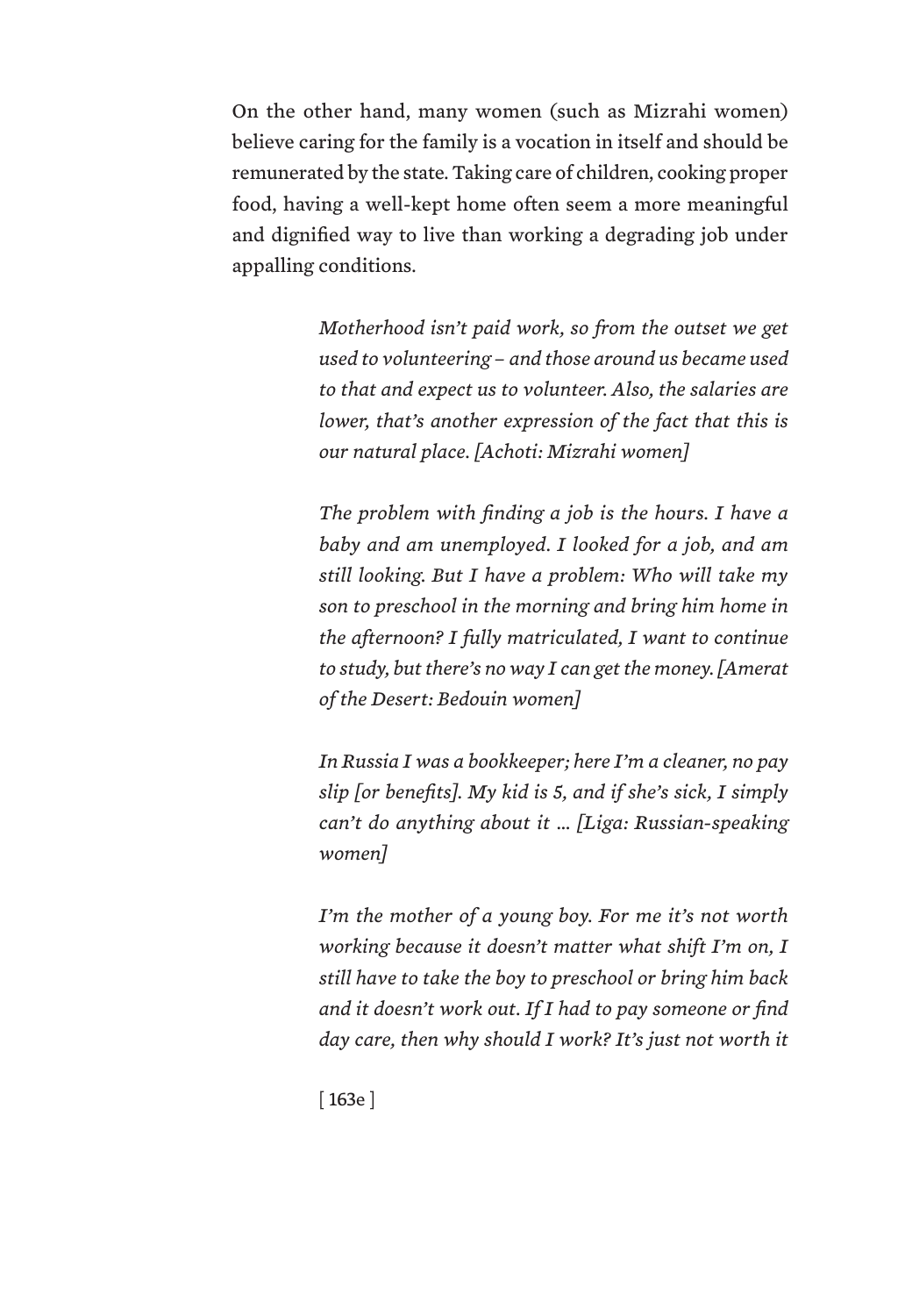*for me. [Women's Courtyard, this woman receives a state disability allowance]*

*For the Ethiopian woman who was not born here and didn't grow up here, almost all odds are against her. She has to fight to break down the hierarchy in her home, in which the man earns a living and makes decisions, and she's responsible for the household. And she has to cope with the Israeli mentality that has no culture of tribalism. So who can even think about self-realization? (Ehete: women of Ethiopian origin]*

# BAD CONDITIONS, LOW SALARIES, LACK OF BENEFITS, ABUSIVE TREATMENT, LACK OF PROMOTION

Many women report that they are forced to work in low status, low salary, dead-end jobs, like cleaning, nursing the elderly, etc. These jobs often have zero-hour contracts, i.e., women are expected to show up on demand, but sent home when not needed. More often than not, these jobs are without pensions and social benefits. The women are treated in a disrespectful way, the bosses' attitudes are often degrading.

Even women who work in professional jobs mention that they are the last to be promoted, better positions going to Israeli-born Ashkenazi men. Lacking economic support from their families, they need to take second jobs and find themselves in the constant struggle to survive.

[ 164e ]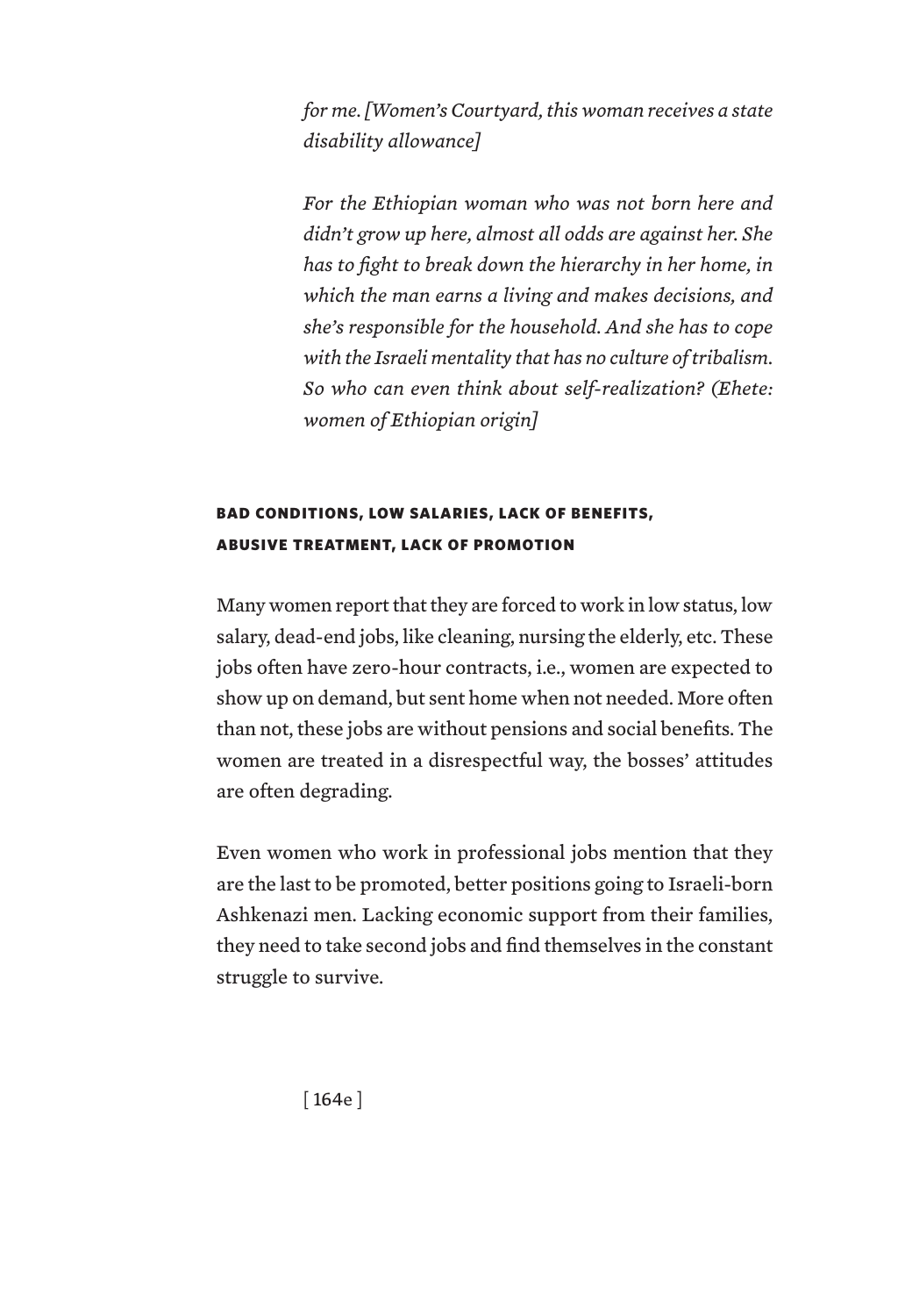There are state funded programs meant to increase the number of employed Palestinian women (which is notoriously low). But they usually end up offering part-time jobs, often splitting one job among three women, thus showing supposedly increased employment rates. Another problematic state strategy is offering financial incentives to employers for hiring Palestinian or Bedouin women. The problem is that these programs are short term, the women are paid the minimum wage, and the ones who profit from this arrangement are the employers, not the employees.

> *I'm divorced and living with my parents. I'm a mother of three. I work in Oz [a chicken factory in Segev Shalom] 12 hours a day, from 2 PM until 2 AM. I earn only 210 shekels a day. I have to work, even though I'm not getting what I'm entitled to by law. [Amerat of the Desert: Bedouin women]*

> *There are always problems with the salary. Some of the girls get a regular wage, some get paid at a Shabbat rate, some in the middle. If I work only on Shabbat, like a "Shabbes goy for writing," why don't I get a Shabbat wage? The contractor, the one who organizes the young women and the transport, she decides everything and, of course, her salary is astronomical. Once, we tried to go to HR in the hospital, but they said they had nothing to do with it, that it's the contractor who's in charge. The contractor said that we're Arabs, so why should we get a Shabbat wage or a night wage? [Na'am: Palestinian women]*

> *In the factory, I work even when I don't feel well or sick, and sometimes even without a salary slip, it's exploitation.*

[ 165e ]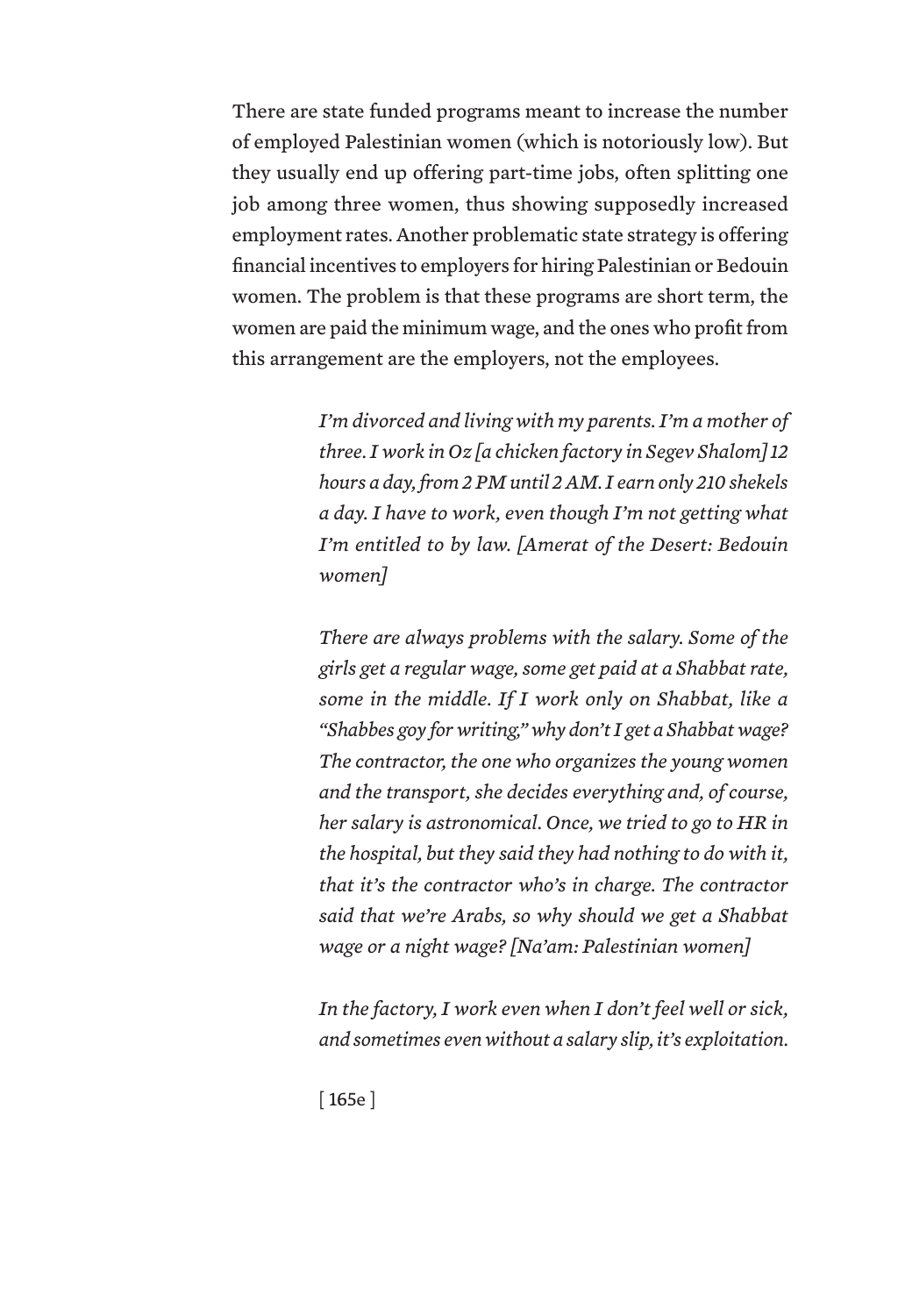*Even overtime, we don't get paid for it. We just have to work. [Amerat of the Desert: Bedouin women]*

*I'm a cleaning lady in a community center even though I'm sick and have a disk problem and 20% disability. Despite all that, the Employment Office makes me work this job. I have a date for surgery, and still they're making me work, and demanded I bring medical confirmation after the surgery and they'll look into the matter. [Amerat of the Desert: Bedouin women]*

*He would shout, curse, and we didn't know our rights, I just knew that he wasn't being fair, but I didn't know who to go to. He would give me very strong [cleaning] materials that made it hard to breathe. I couldn't clean the oven so I was fired. He wouldn't give us regular work, just extreme cleaning jobs. I even wanted to wash dishes, but couldn't. [Women's Courtyard: women of Ethiopian origin]*

*I'm 68 years old and work in a factory. I need dialysis, but my employer just doesn't let me go. [Liga: Russian speaking women].*

*Managers of a store want to have the last word. You have no rights, no vacations. If you take sick leave, even if you have a note from the doctor and they see you're sick, they act as if you got sick on purpose. And you keep quiet because you're afraid of losing your job. In a private minimarket where I worked, they can tell you to go home because there are no customers. And you* 

[ 166e ]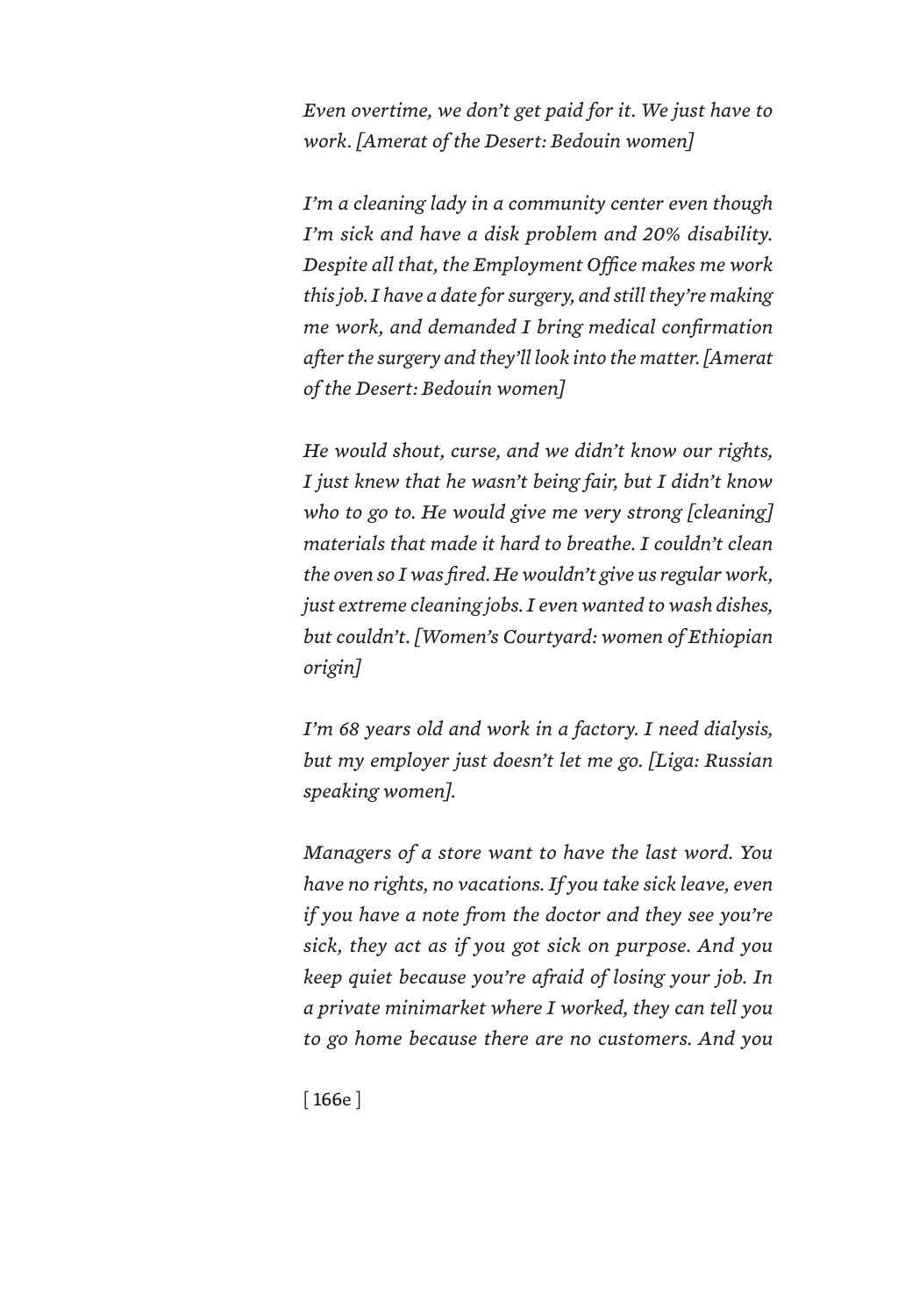*don't get paid, but you can't say anything. They also don't pay overtime, you have to speak to them and sometimes it's hard because they get angry and don't want to pay – you're afraid they'll fire you… [Women's Courtyard: women of Ethiopian origin]*

## **GEOGRAPHIC PERIPHERY, LACK OF PUBLIC transportation and access to places of work**

Women from marginalized communities often find themselves living far from the major cities, in remote areas with limited employment options. This is true for Mizrahi women, whose families were settled in so-called "development towns" – small towns in the geographic periphery, far from economic, political and cultural centers. Many immigrants gravitate to similar small towns, since they can't afford to buy or rent an apartment in the metropolitan areas. The situation is even more grave for Palestinian women – many Palestinian villages have very limited public transportation, thus women have no access to industrial centers and other places of work. Many families do not own a car, and if they do, it is often used by the husband, not by the wife.

#### **non-citizens**

Palestinian women who are married to Palestinian citizens of Israel, but who are not themselves citizens are not legally allowed to work, therefore they face even more difficult situations. In rare cases, there is a special permit for them to work, but the jobs are usually limited to cleaning and similar work, even if these women have an academic degree.

[ 167e ]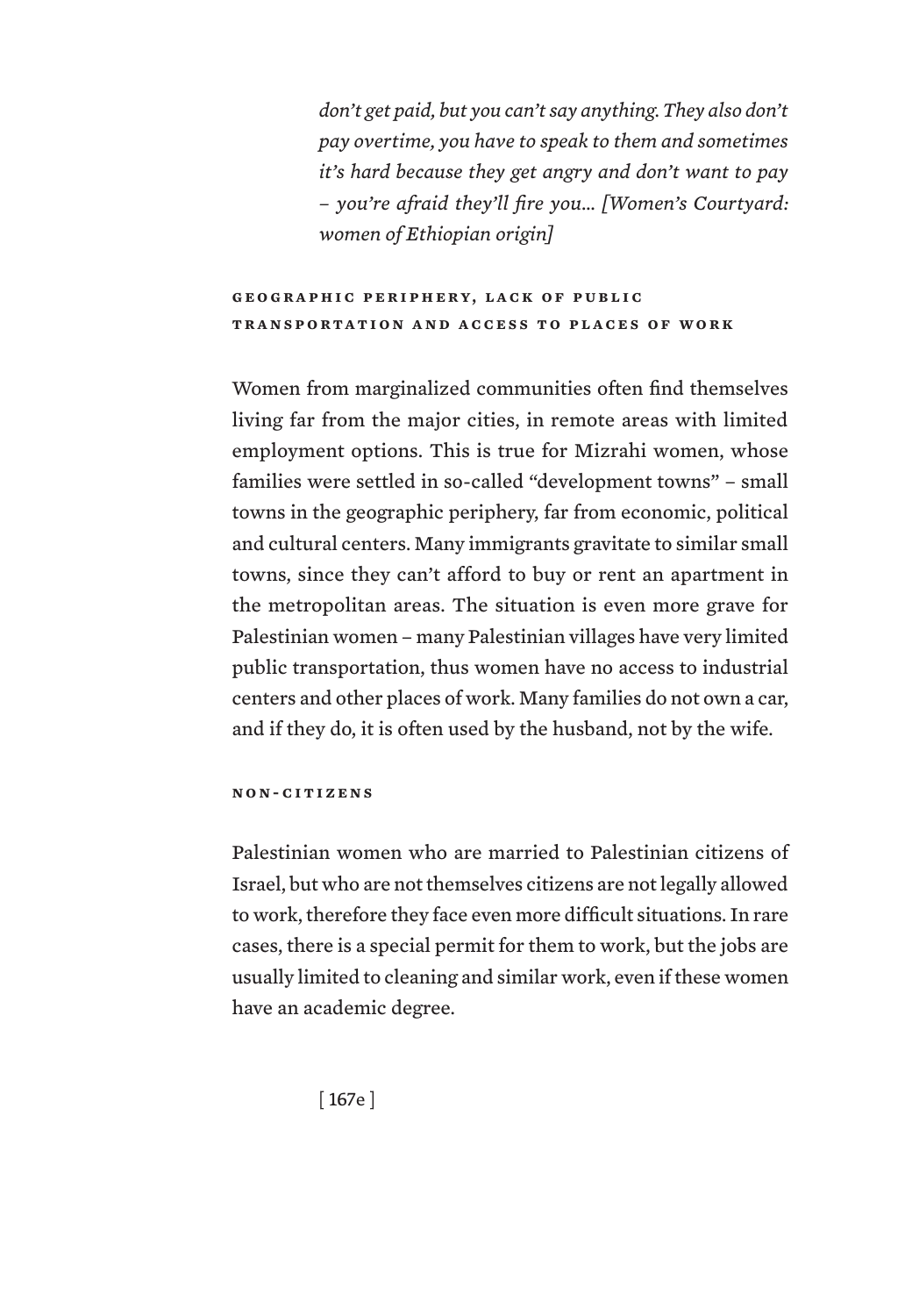*What about the Palestinian women who don't have papers? Poor women. Some need to put somebody else's name on their salary slip, someone who does have an ID card. And that one sits at home and gets half or a third of the salary because she's a citizen, and the Palestinian woman who works hard gets a pittance. And if she's injured or falls? What happens to her? There's no insurance or anything. Only God. Do you know how many women and men are in that situation?? They only have God. They and their fate are in His hands. [Na'am: Palestinian women]*

#### **lack of alternatives and fear to complain**

Many of the women reported that they chose not to complain or report unfair employment practices, sexual harassment, racism or bullying at work, knowing that most probably they will be fired, and their chances of finding other employment would be extremely slim. The fewer options they have, the more they are likely to remain silent about abuses they suffer.

> *Sometimes I work 24 hours straight, and they don't pay overtime or a special wage rate. The girls who went to the management as a group were fired. Three girls from Ramla were fired. They don't have to actually tell you that you're fired, they just stop giving you shifts, and you get the message. [Na'am: Palestinian women]*

> *Once my boss agreed that I bring my sister to work, too – I would work four hours and she four hours and that way we would finish earlier instead of me working eight hours.*

[ 168e ]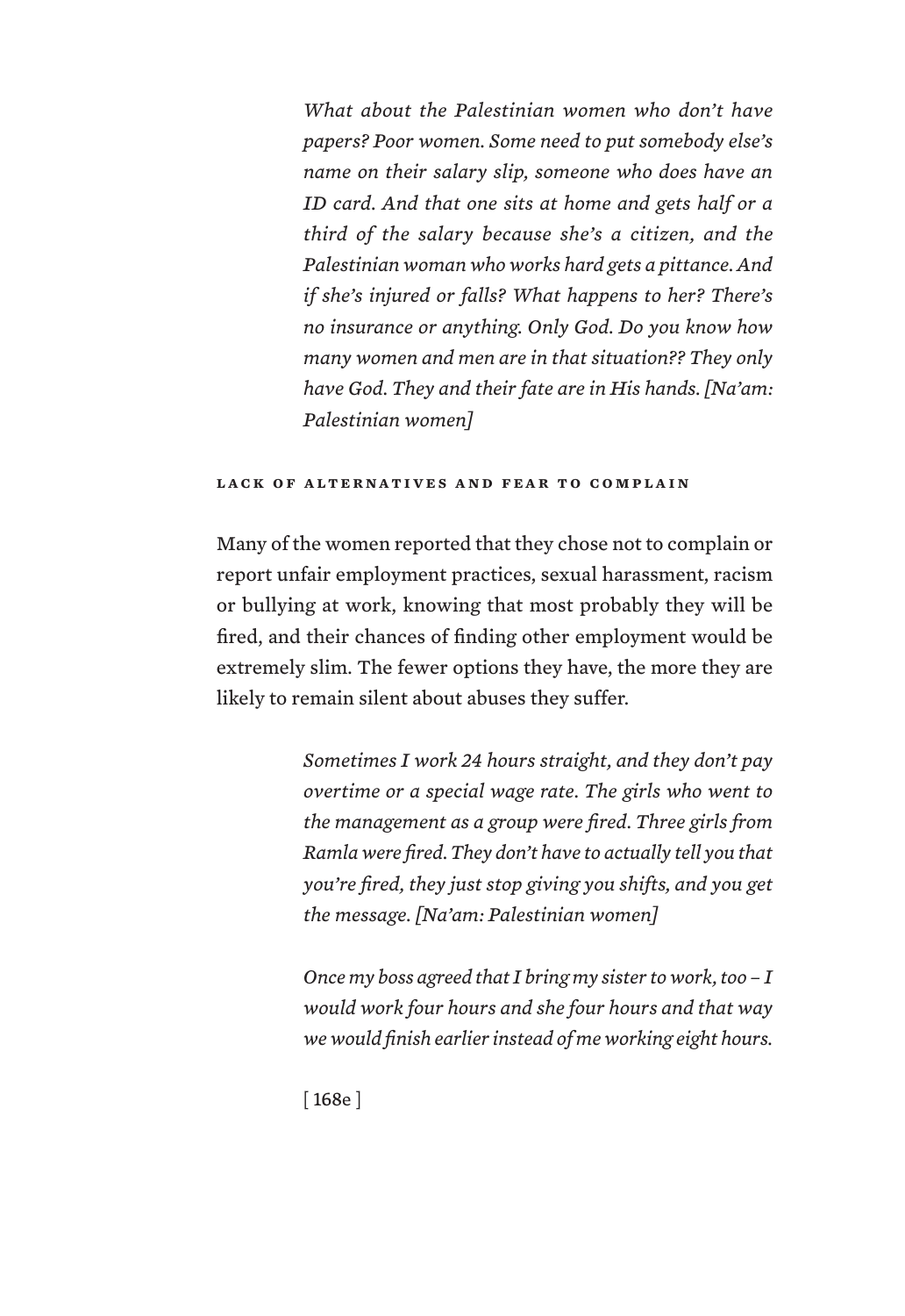*At the end of the month, he paid [me] half a salary. He claimed that he didn't know about the agreement – that I'm registered for only four hours, and my sister isn't in the system. He stole thousands of shekels from me, and I can't do anything, because the card is mine and I didn't sign any agreement with him. He said to me, you don't like it? Get out! There are a thousand women waiting in line! In cleaning jobs, they take you on and off like shoes, so that you won't be working there long enough to gain any rights. [Na'am: Palestinian women]*

*We would work 15-16 hours on a shift. But it's a small town, and there were simply no other options. Even though I know that's not right, I won't complain. [Liga: Russian-speaking women]*

### **retirement funds**

The troubles exacerbate as women from these marginalized communities grow older. Israeli pensions are based on the amount an individual managed to save throughout his/her life as a percentage of their salary, and as a factor of the average lifespan. There is a difference in the factor based on gender, and since generally speaking, women's life span is longer than men's, women will earn a lower pension after retirement, because the amount they saved is divided into a larger factor. Since the monthly pension is based on the amount saved by an individual according to the number of years they were employed, many women see their pensions eroded even more due to the childrearing or housework years. For the six communities discussed here, additional factors come into play.

[ 169e ]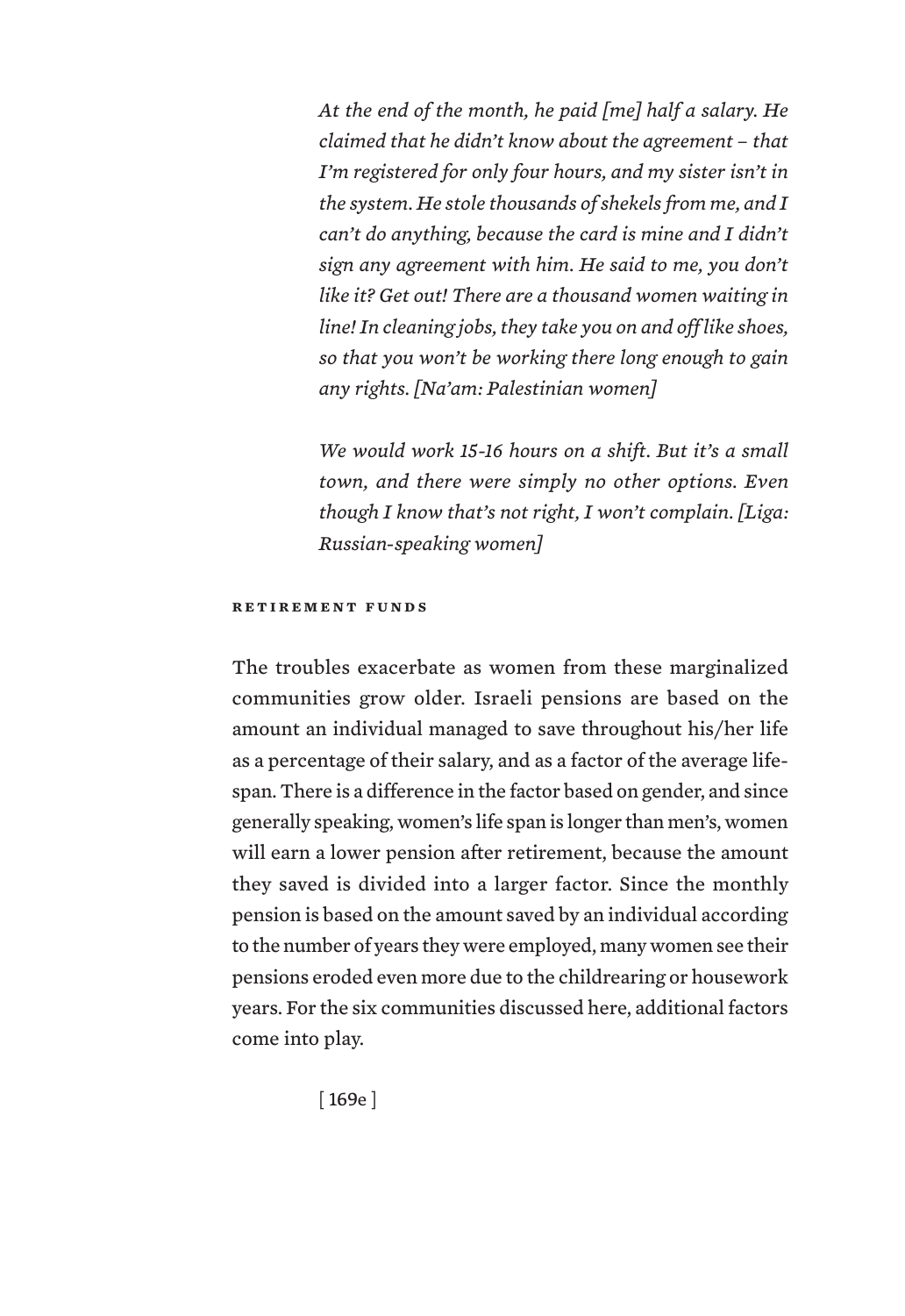Women from marginalized communities often work in "shadow employment" or for employment contractors – cleaning or washing dishes, where the contractors or employers violate their rights and do not make pension payments as required by law. These women therefore cannot save for retirement. Even saving independently without an employer's contribution is often not an option for those barely managing on minimum wages. The immigrants who came to Israel in middle age or older have

few or no years of employment, meaning they will receive little or no pension besides their National Insurance allowance, which is not enough to survive. Therefore, many of these women are forced to continue to work through old age so they can put food on their table, despite their age and declining health.

> *I never worked in my life. I got a letter from Social Security and went to check it out. But I wasn't entitled to a pension. They told me that a woman who hasn't worked isn't entitled to money at all. [Amerat of the Desert: Bedouin women]*

> *I have two elderly men that I take care of, four hours a week for each. This job pays pennies. How much do I get? Less than 2,000 shekels… There are no rights and no one assures that you will continue working. Or if the old person is hospitalized, you sit at home until you find someone else. The family [of the elderly] sometimes wants to take advantage of me to clean their house. They promise to pay me more, and then I discover that they added on the welfare hours. What can I do? Who can I tell? That's theft. You think I have a pension? Or anything*

[ 170e ]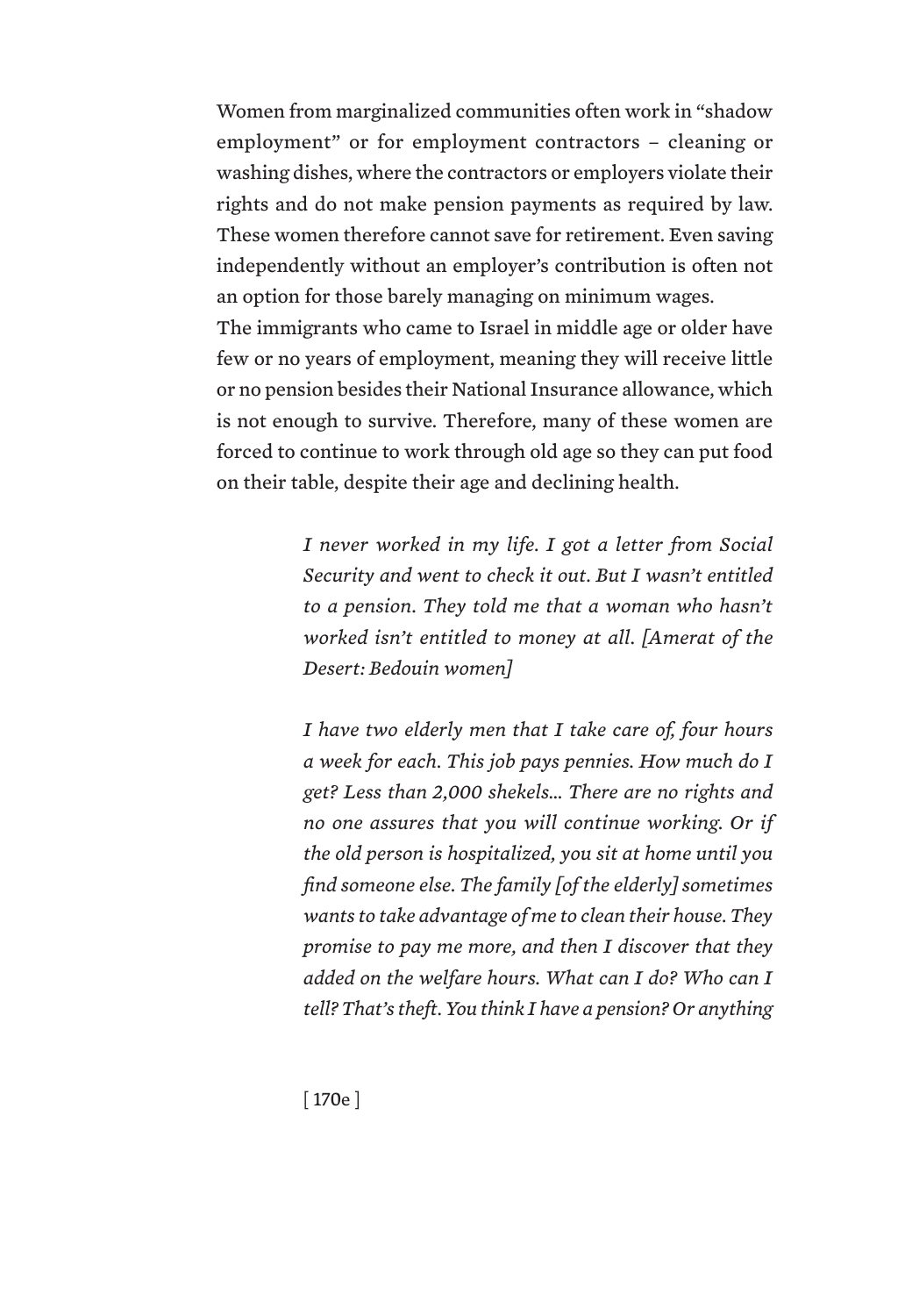*else? I have nothing. And if I'm sick or tired, I will simply have nothing. [Na'am: Palestinian women]*

*The children need support from their parents. Here we are living only off the old-age pension. There's no retirement funds. And we can't support them. [Ehete: Ethiopian women]*

*I'm 75 years old, still working because I don't have a retirement pension. I came to Israel late in life. I clean and take care of elderly people, even though I myself am already old and sick. But we have no choice. [Liga: Russian-speaking women]*

### **difficulty of changing one's situation**

One is often able to endure hardship if there is potential for change, a better future one can hope for and envision. Many women from Palestinian, Mizrahi, Ethiopian, and Russianspeaking communities feel there is no hope for change, no way out of their current financial and employment situation. Mizrahi women on welfare, for example, believe they cannot get a job because their social security payments will end or be reduced, hence their economic situation will not improve. Sometimes getting a job will leave them in more difficult straits as they will lose other poverty-based benefits, such as subsidized child care. Some end up looking for "shadow employment" – a job without a pay slip, thereby exposing themselves to exploitation, bad working conditions, and no social benefits.

[ 171e ]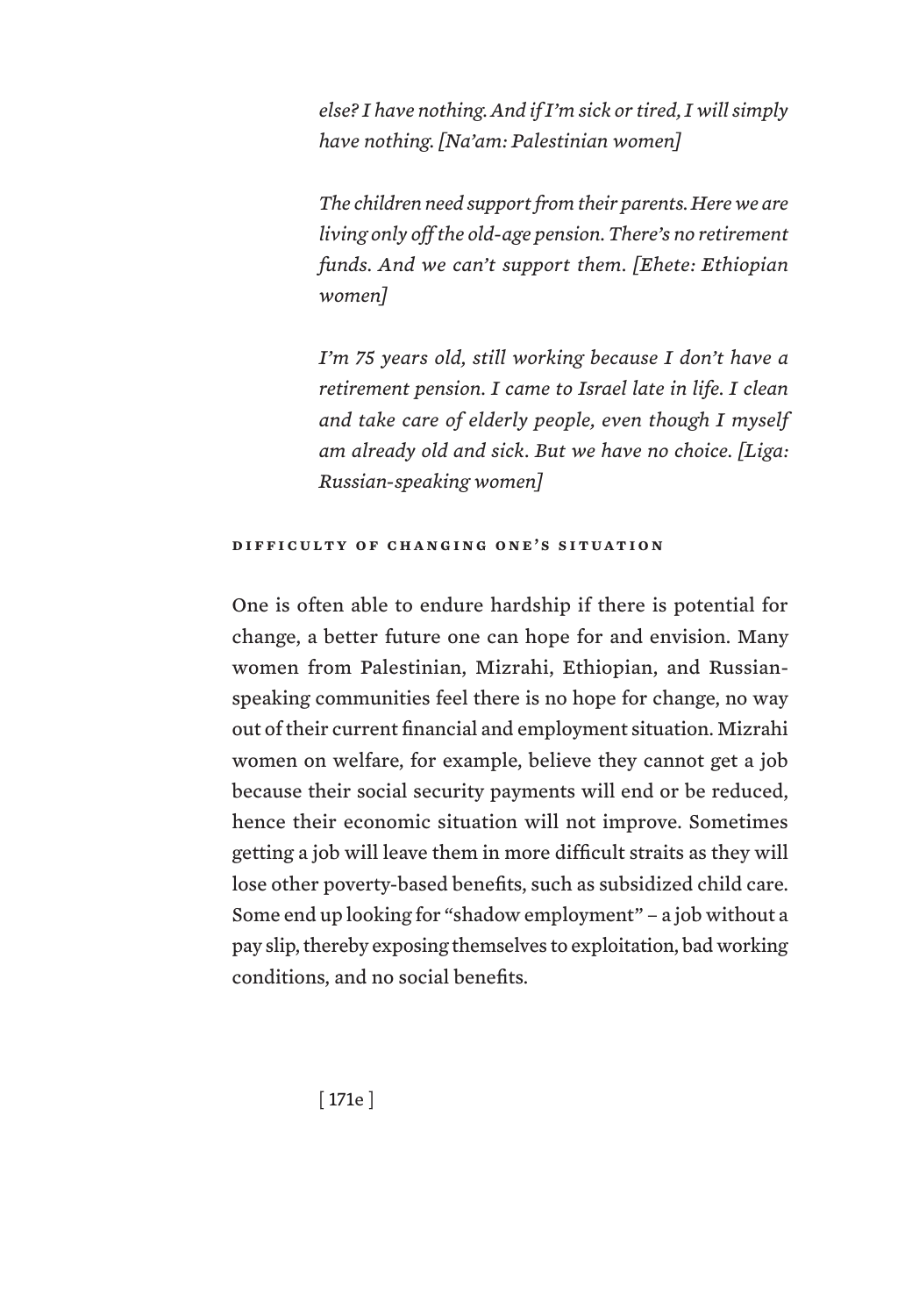*I missed an opportunity to study. When I was youngl, they tested for gifted children, and I passed the tests and they were supposed to send me, but we had no money… Today I can't study because they'll stop paying income support. I want to study while I'm working, but they'll take way my social security payments. Now they changed the criteria for entitlement to study, but again the criteria are hard to meet. [Achoti: Mizrahi women]*

*Life is dynamic, and the disappointments…I'm struggling. I feel that I'm struggling because of not having studied. It stopped my life, today I should have been in another world, and I'm still in the same job that I wanted to leave. After all the investment and energy and everything, clipping someone's wings, it sounds illogical. Should be the opposite! One should give incentives, encouragement! [Achoti: Mizrahi women]*

## LACK OF ECONOMIC SUPPORT AND GUIDANCE **from families**

It is widely acknowledged that an academic degree is one way to obtain a quality job. Many women from marginalized communities lack the necessary family support to obtain higher education or a desired profession. Some of their families do not have higher education (especially the women in the family), and therefore cannot help the young women with the necessary skills, connections, and strategies. Many have parents with limited financial ability to help the women through college or university studies. That leads to many of those interested in higher education having to work to support themselves during their studies, and

[ 172e ]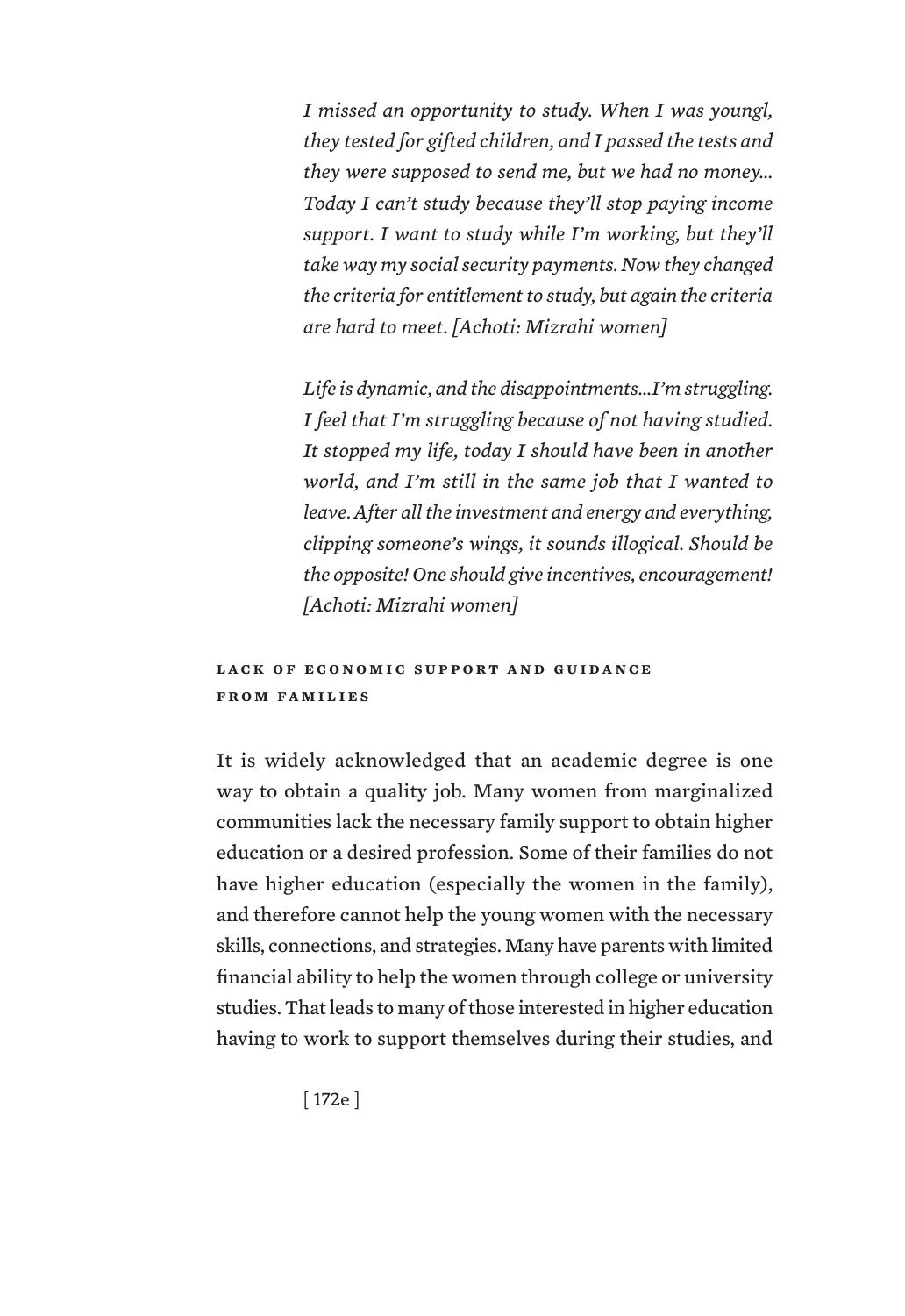unable to invest adequately in the academic studies. That is, a combination of racism, tracking, limited resources, and/or lack of higher education in the family often block women's way to a degree and professional work. For example, many Palestinian women hold academic degrees and have a career, but this often depends on them having an educated and financially stable family.

Also, those coming from well-to-do families can rely on family financial support during periods of unemployment as they wait for a suitable opportunity to emerge. Most women from marginalized communities, on the other hand, do not have a support infrastructure, and must therefore grab the first job opportunity, leading again to lower salaries, lower status, and often unsuitable jobs, with a good chance of losing them later on.

> *I was a young woman without family in Israel, I had to survive, and I agreed to any job, even work that didn't suit me. As a result, they would fire me, and I felt like a failure. And the cycle repeated. [Liga: Russian-speaking women]*

> *My parents earned a good living and led a dignified life in the Ukraine. Here they both worked in cleaning jobs and as security guards. They couldn't help me economically. I'm 43 years old and live in a rented apartment, always worried about my economic survival. So when colleagues of mine say, I flew to a conference abroad, I pay for supervision hours – I clearly can't afford that for myself. And it affects my professional development. [Liga: Russian-speaking women]*

[ 173e ]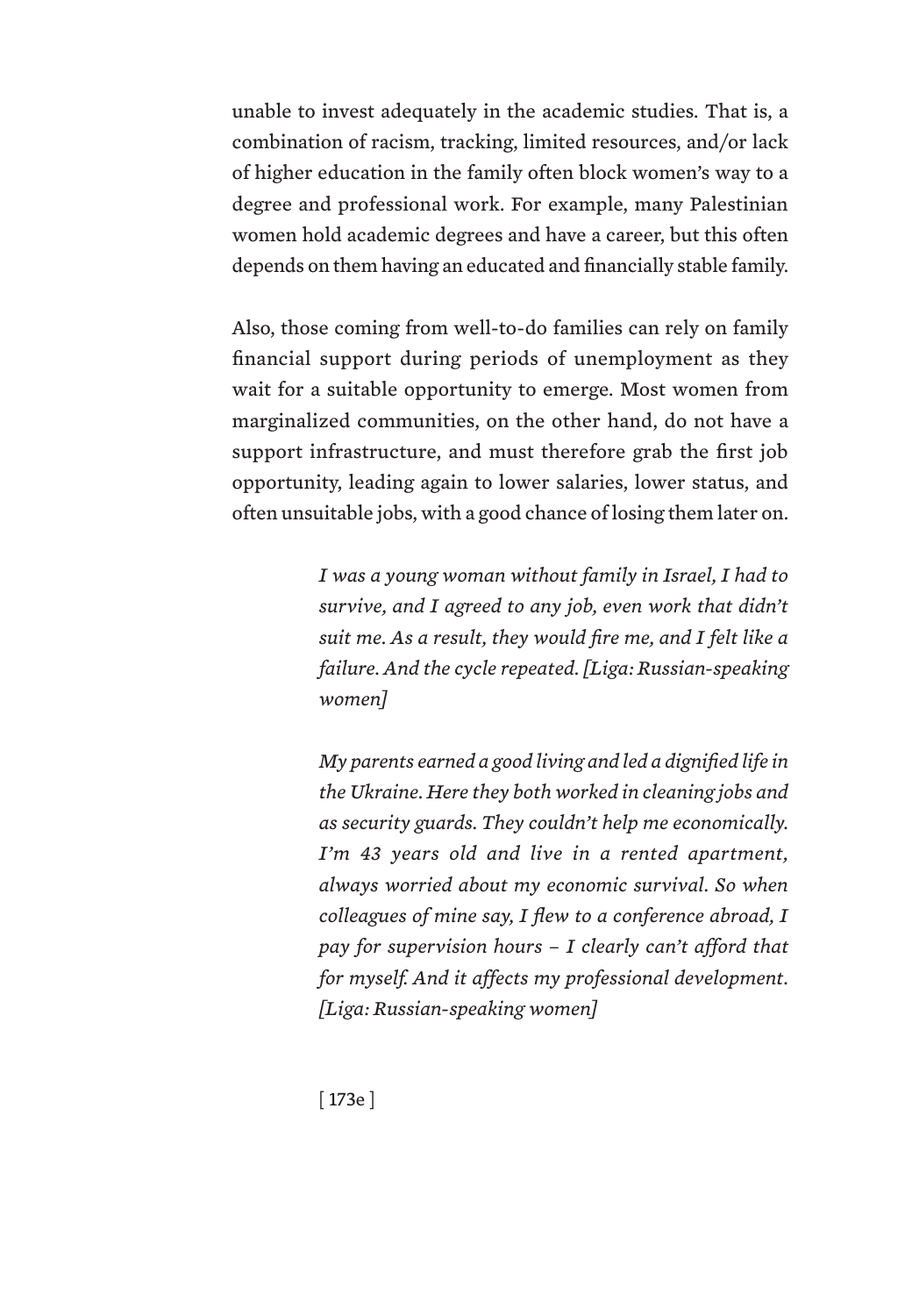*We're not evaluated on our professional skills. The children grow up in a home where the parents worked in an undesirable profession. [Ehete: women of Ethiopian origin]*

#### **language**

Hebrew is not a mother tongue for Palestinian, Ethiopian, and Russian-speaking women, and this impedes their chances of finding suitable work. The vacancies advertised often state seeking "native Hebrew speakers," thus effectively excluding these women from a pool of potential candidates. If those whose Hebrew is not perfect are accepted for the job, they spend a disproportionate amount of energy on the required writing and reading, often sacrificing their own free time. Many do possess full knowledge of Hebrew, but are perceived as lacking the necessary language skills, due to their names, accents or skin color, which affects their chances of being hired. In other cases, they themselves refrain from applying for jobs that state they require Hebrew as a mother tongue, despite being completely fluent. Some workplaces impose a "Hebrew only" speaking culture, where the workers are expected not to speak their mother tongue at work.

> *I studied in Israel. I have a bachelor's and a master's degree, and I work in the not-for-profit sector. Most of the job announcements in this field require Hebrew as a mother tongue. I don't even send in my CV, because it's clear to me that they prefer someone born here. [Liga: Russian-speaking women]*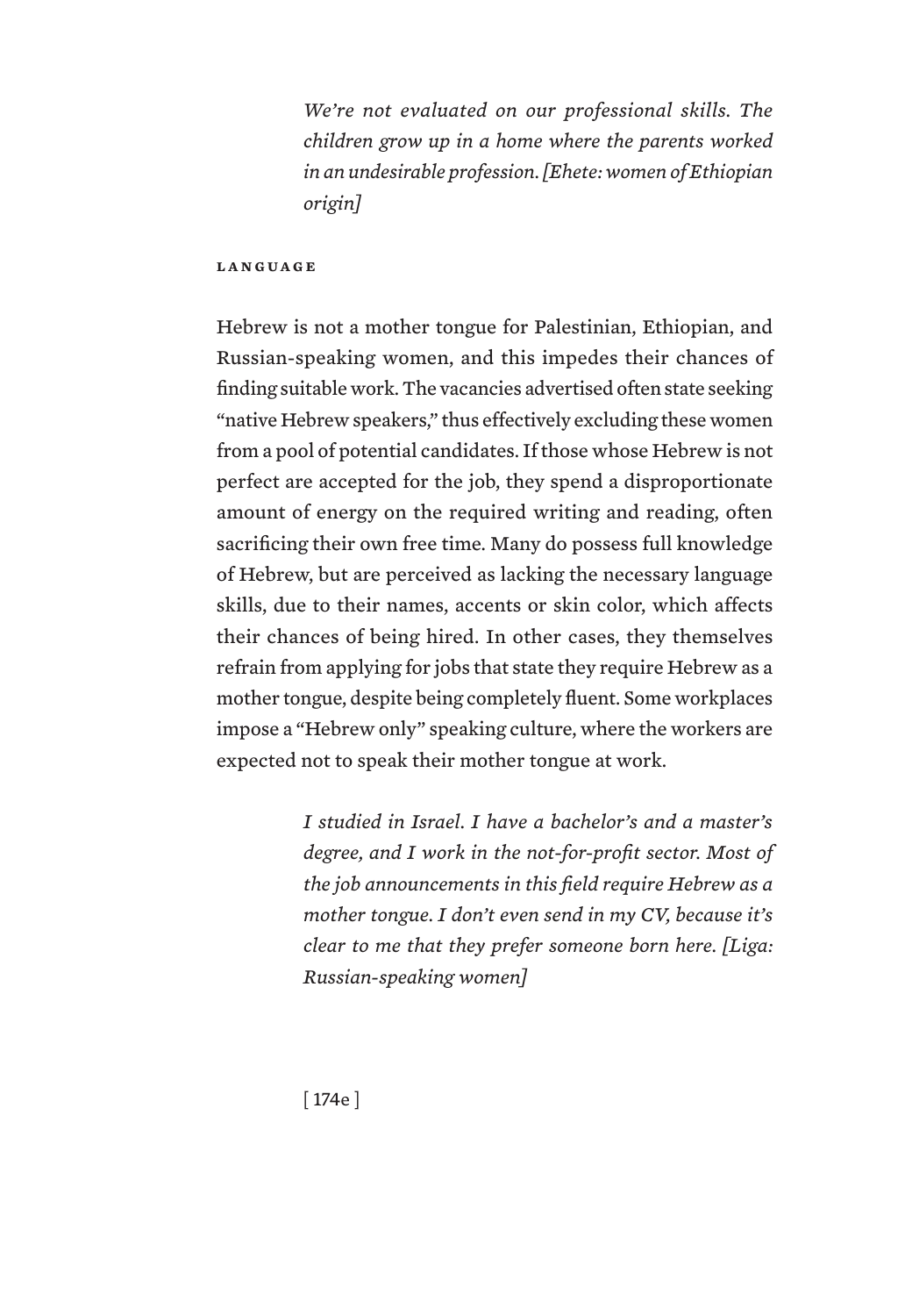*I immigrated two years ago at age 40. After Ulpan A, I began to work in cleaning jobs. Even for cleaning, Hebrew is a problem because you have to coordinate a time, know exactly where to clean and how. If the homeowner sends me a text message, I'm completely lost. [Liga: Russianspeaking women]*

# NAVIGATING AN UNFAMILIAR ENVIRONMENT, LACKING CONNECTIONS AND LACKING KNOWLEDGE OF THEIR RIGHTS

Many are ignorant of their rights as employees or national insurance entitlements. The immigrant women emphasized that it has been difficult for them to understand the employment market – their options and possibilities, what jobs are in demand, etc. Many note that finding a good job in Israel is very often a matter of connections. Class and race segregation often result in women from marginalized communities lacking the necessary acquaintances in "high places." Having come to Israel as adults, many immigrants also lack the connections needed to even be aware of job openings or to be recommended for a particular position by someone they know.

> *I would like to work as a cashier in a supermarket – but I'm not allowed to. I would work if I knew definitely they won't take away my disability. [Women's Courtyard: Mizrahi women; this woman receives a state disability allowance]*

> *When I arrived in Israel, I was an electronics engineer, but I didn't know anyone, I didn't know where to go,*

[ 175e ]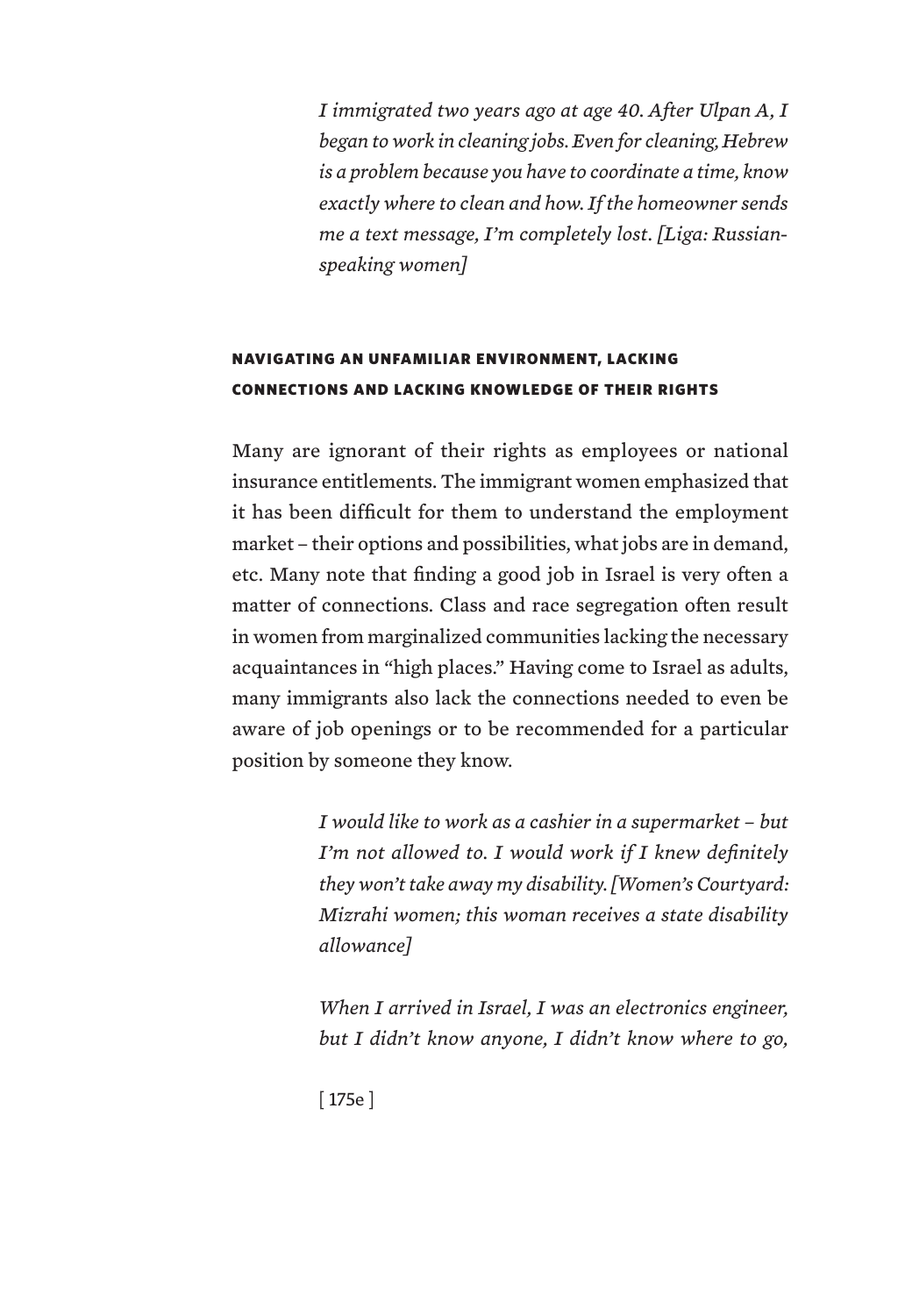*or how to look for work. I met my husband and went to work in a factory simply because that's where my husband worked, and he introduced me to the place. [Liga: Russian-speaking women]*

*I want to open a daycare center. I don't have the certification and you don't need certificates, but they told me I do need certificates, but I don't know which certificates I need, what's allowed, and all that, I don't know where to find out either. [Women's Courtyard: Mizrahi women; this woman receives a state disability allowance]*

#### **self-p e r c e p t i o n**

Various forces that block a woman's path to economic sustainability and self-realization also have an impact on their self-perception. A job (or lack of it) is not only connected to financial security, it also often defines a person's status. Working in a low-status job, being denied promotion, living on welfare is often seen as shameful in Israeli society.

Having been tracked to low-status jobs, experiencing degrading remarks, forced to accept inhumane conditions, women begin to believe that something is inherently wrong with them. Since many expressions of racism and sexism have been normalized – viewed as "natural" – many women begin to blame themselves instead of seeing their situation as a result of built-in systemic failure. Some internalize a critical voice towards themselves, and begin to see their community as somehow inherently inferior. Some of the women, especially of Ethiopian origin, mentioned that there are precious few women from their community who

[ 176e ]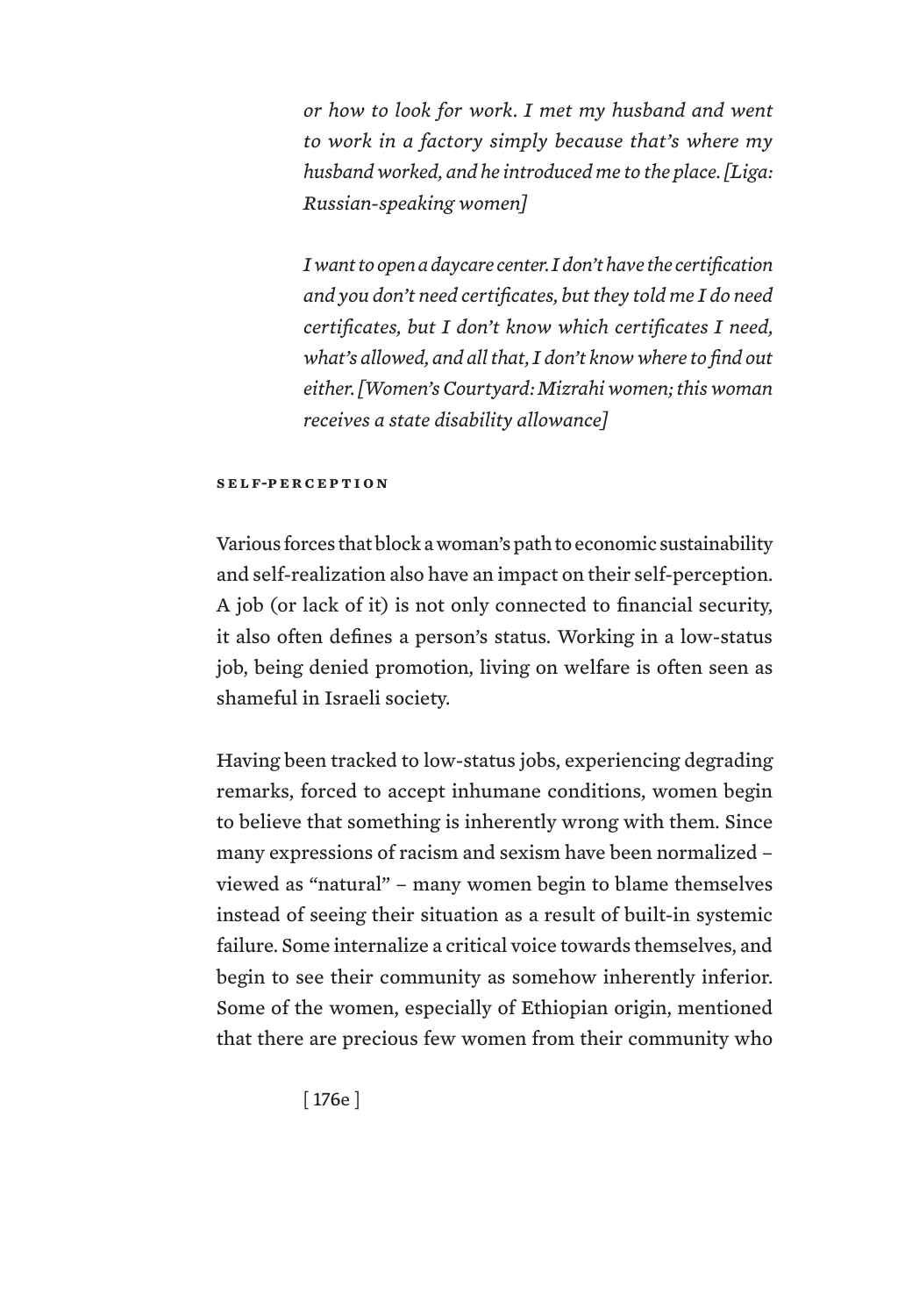are professionally successful. Therefore, there are not enough role models to inspire the younger generation.

One of the results of such internalized sense of inferiority is that even if there is a chance to apply for a good and suitable job, women are reluctant to do so, afraid of rejection. This also leads to women's increased fear of losing their jobs, and therefore they hesitate to raise their concerns, to demand better conditions, to ask for a higher salary or promotion.

> *The problem begins when the child who grew up in a bubble in the home goes out into an entirely different world where he's supposed to gain skills and then there's a serious crisis. There are no Ethiopian teachers or managers and the only ones he sees are cleaning ladies or janitors. Ultimately the young people distance themselves from their parents [Ehete: women of Ethiopian origin]*

> *I volunteer in a school. Without money. I don't dare ask for money because I feel embarassed. They don't want to let me go, but I'm embarrassed to ask for money. [Women's Courtyard: Mizrahi women; this woman receives a state disability allowance]*

> *My parents were important people in Belarus, and here they lived in poverty, working in cleaning jobs and nursing the elderly. I was embarrassed to bring friends home. Even if I knew the answer in class, they laughed at me because of my accent. It affected my self-esteem. I was a talented girl, but today I'm working as a clerk in a boring job. [Liga: Russian-speaking women]*

[ 177e ]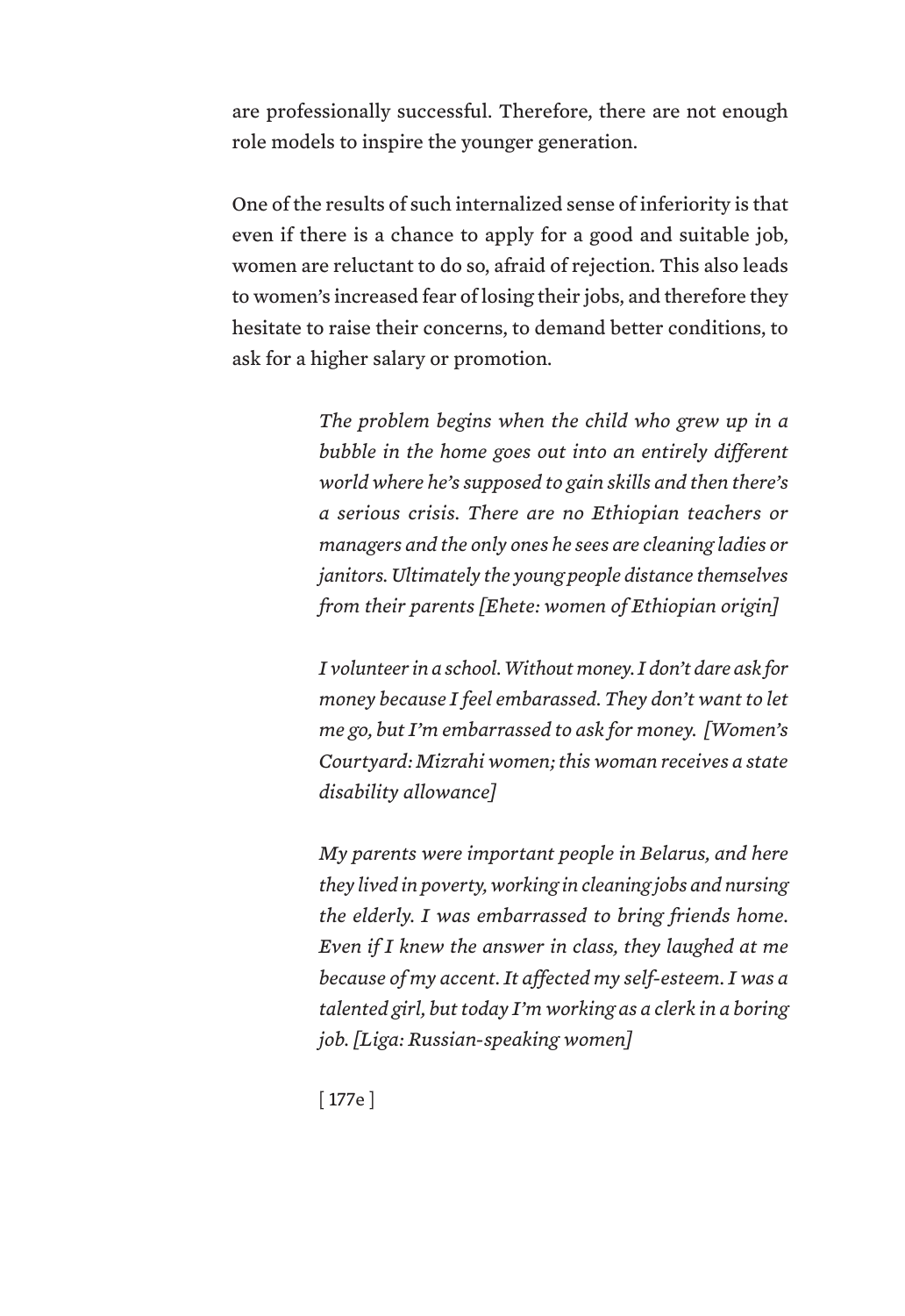Many women, especially those in low-wage, dead-end jobs, report feeling numb, in despair, helpless, isolated, frustrated, and detached. Some mention that they experienced trauma such as sexual assault, domestic violence, or psychological crisis related to immigration. The scars left by these experiences are often felt years after the events, leading to periods of depression, PTSD, or anxiety attacks, which make them feel helpless and undermine their ability to work and function. They rarely have access to recourse or support from state institutions for these issues.

> *The blows I get from the state to this day are much more painful than his blows…I worked all my life and made a living, but after the violence, I couldn't go back into the workforce. [Achoti: Mizrahi women]*

> *When the system wanted to have me in therapy, it was disconnected from what was happening in my life at the time. You sent him back to live near me! When he was released from prison, he was given public housing right next to me! As I was leaving the [welfare] office after therapy, he says to me, "I'll pour acid on you." When I ran away to the shelter, they didn't solve my housing problem. So in choosing where to die – on the street or at home – I chose to die at home. [Achoti: Mizrahi women]*

### **looking forward: can there be change?**

This research sheds light on the issues that stand in the way of the full financial and employment security of women from the Ethiopian,

[ 178e ]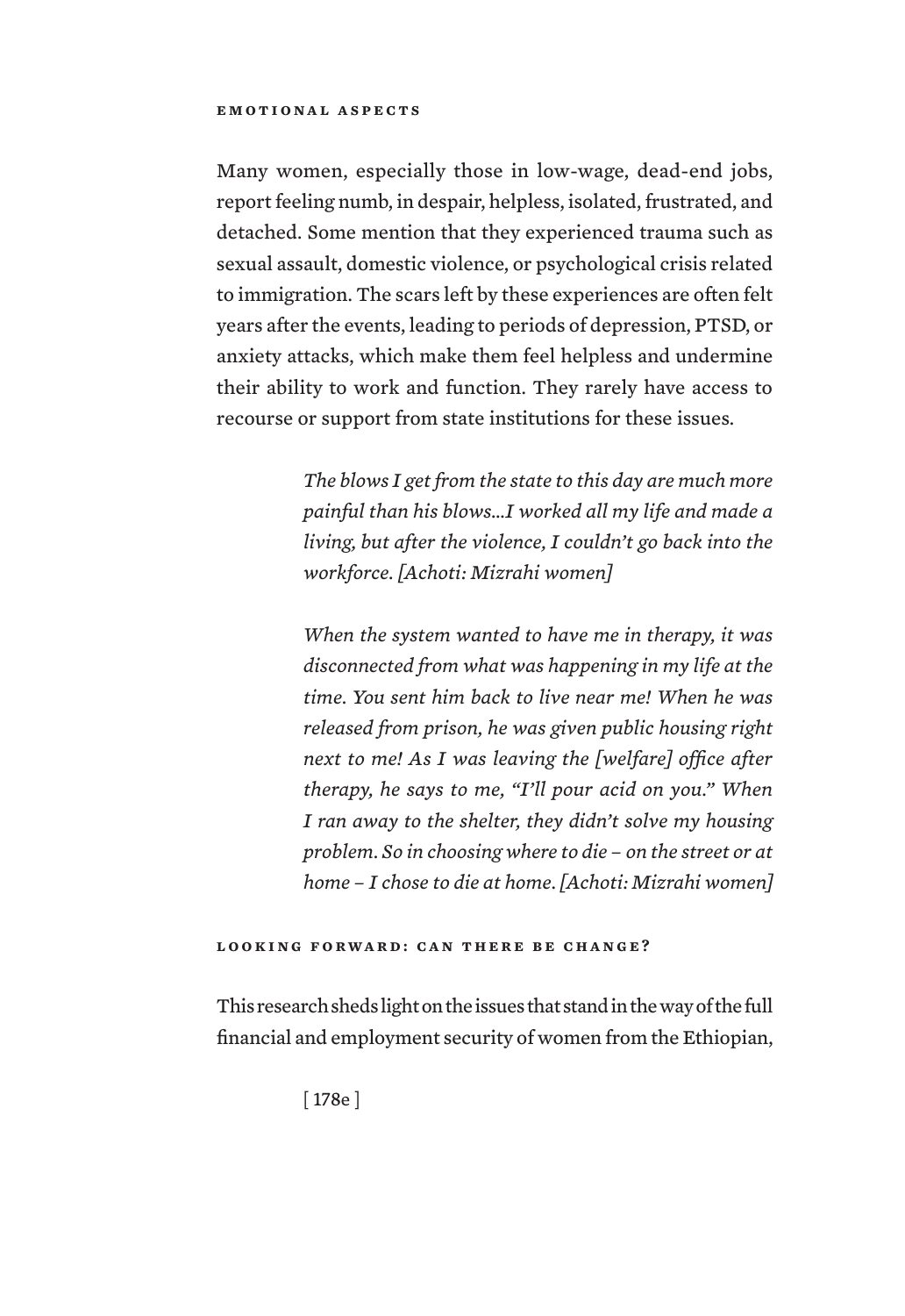Mizrahi, Palestinian, and Russian-speaking communities in Israel. Women report experiencing racism or sexual harassment, many are tracked to the lowest level, dead-end jobs that provide neither dignity nor financial security. Mothers often find that combining motherhood and work becomes impossible, while older women are likely to find themselves with meager pension savings. Even those who do manage to obtain academic degrees and have a professional job report that racist and sexist attitudes impede their careers and undermine their sense of self-worth.

As part of this study, the participating women were asked, what would a more equal and just society look like, and what are the steps that need to be taken in order to make it a reality. Their answers to this question have become the basis of a policy paper the Shutafot Coalition is drafting these days - a paper which presents decision makers with concrete policy recommendations. Below is a summary of the women's replies:

### **policy recommendations**

- Kindergarten hours should be based on the days and hours of working mothers (and fathers)
- More state-controlled and subsidized kindergartens in Palestinian villages and towns
- Prohibiting the requirement of "Hebrew as a mother tongue" in job postings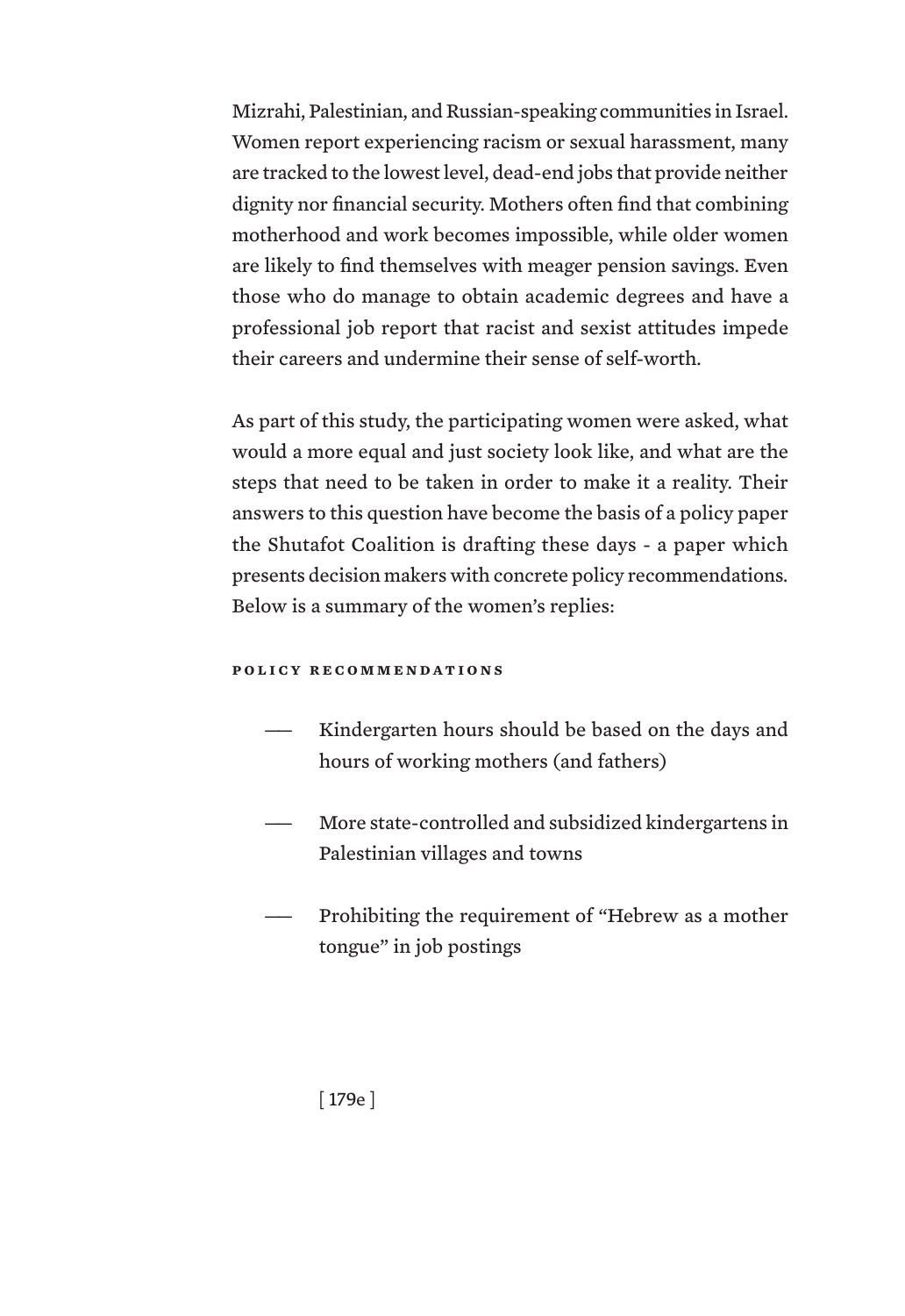- Regulating and enforcing basic employment conditions and rights on contractors – minimum wage, social benefits, overtime, etc.
- Abolishing contract employment, at least among state or state-funded institutions such as universities, hospitals, schools
- Retaining social security allowances even when a woman finds a part-time job
- Establishing and maintaining sufficient public transportation to and from Palestinian villages and towns
- Providing monetary compensation for housework and childcare
- Promoting affirmative action, with an emphasis on women from marginalized communities
- —— Offering state-funded professional training courses for in-demand quality jobs, and allowing women to study while receiving social security allowances
- Creating workplace support for women from marginalized communities to study and be promoted
- Awareness and knowledge

[ 180e ]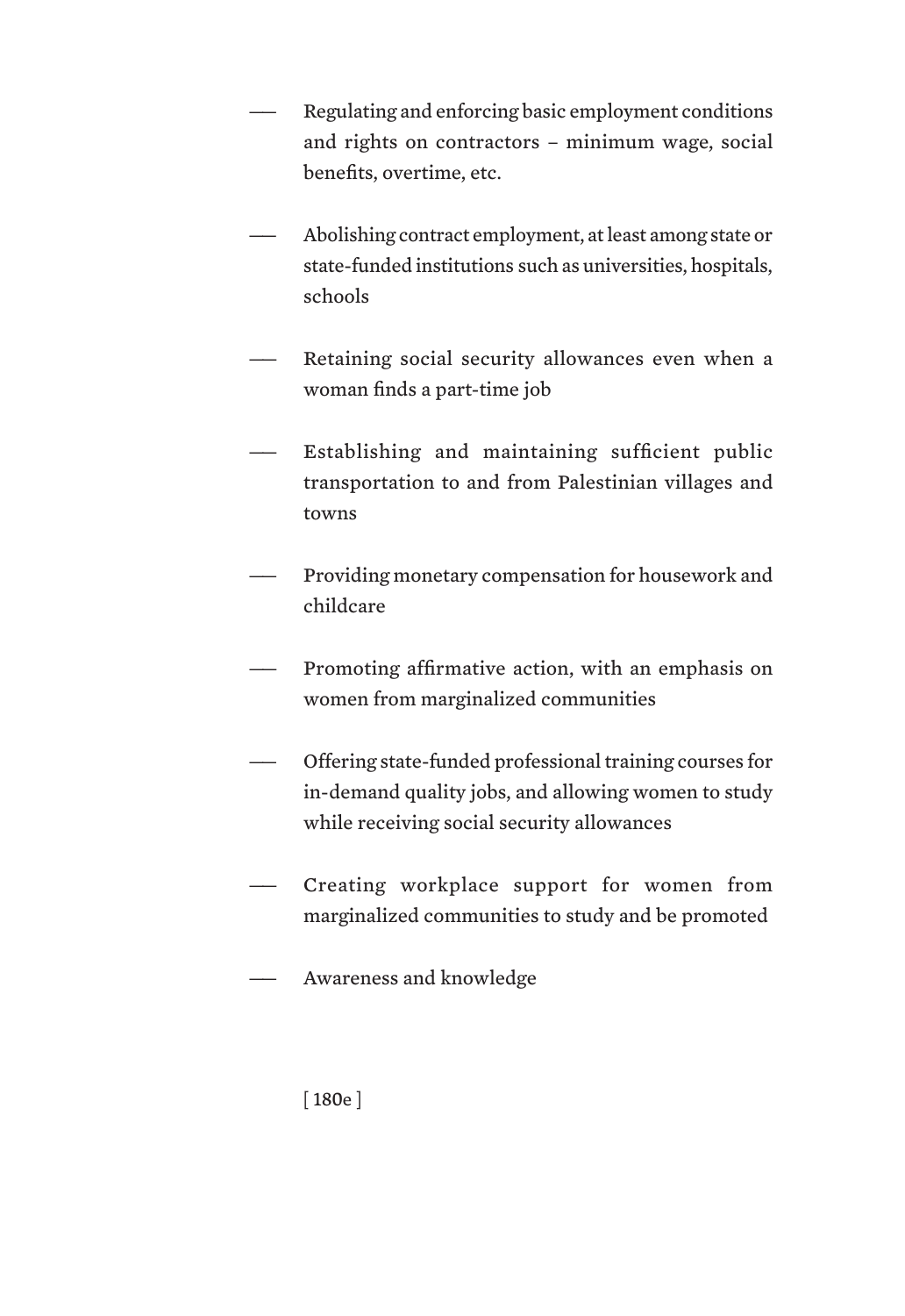- Offering workshops for employers and HR professionals on the subject of proportional representation and affirmative action in the workplace, including skills for recruiting employees from various communities and managing multicultural teams
- Establishing a hotline/information center in various languages on employment rights, pensions, and social security
- Establishing an employment center for women from marginalized communities
- Raising awareness to the issues discussed in this study in social and mass media

### **groups participating in the report**

## **Ehete Center: Women of Ethiopian Origin**

(Moderator: Lakya Yardeni) Women of Ethiopian origin aged 30-70. Kiryat Gat.

## **The Women's Courtyard**

(Facilitator: Nira Kaplansky) Young women aged 18-25. Netanya – women of Ethiopian origin. Haifa – Mizrahi women.

[ 181e ]